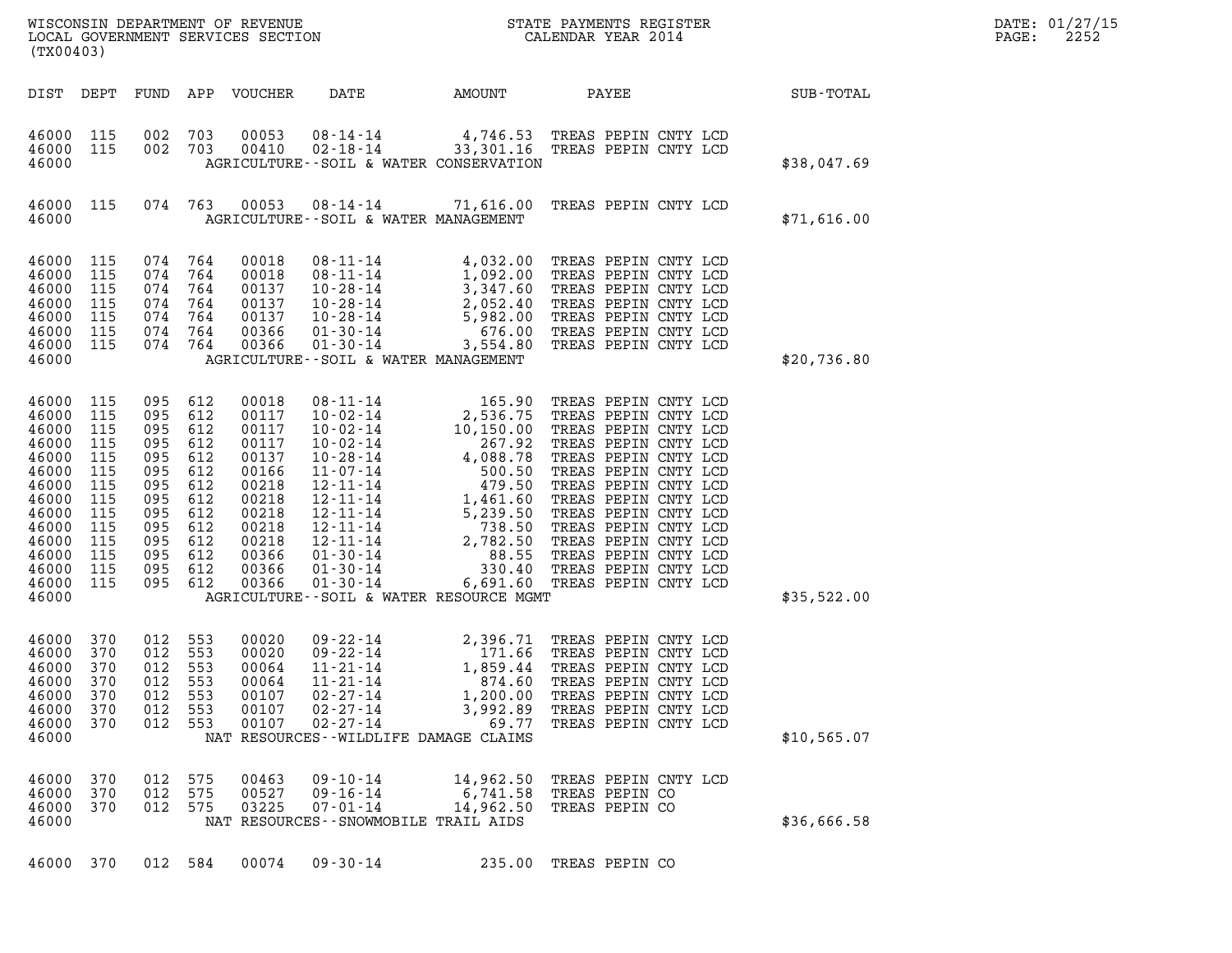| WISCONSIN DEPARTMENT OF REVENUE<br>LOCAL GOVERNMENT SERVICES SECTION<br>(TX00403)                                          |                                                                                         |                                                                                             |                                                                                  |                                                                                                                   |                                                                                                                                                                                                                                                                        |                                                                                                                                                                             | STATE PAYMENTS REGISTER<br>CALENDAR YEAR 2014                                                                                                |              | DATE: 01/27/15<br>2253<br>PAGE: |
|----------------------------------------------------------------------------------------------------------------------------|-----------------------------------------------------------------------------------------|---------------------------------------------------------------------------------------------|----------------------------------------------------------------------------------|-------------------------------------------------------------------------------------------------------------------|------------------------------------------------------------------------------------------------------------------------------------------------------------------------------------------------------------------------------------------------------------------------|-----------------------------------------------------------------------------------------------------------------------------------------------------------------------------|----------------------------------------------------------------------------------------------------------------------------------------------|--------------|---------------------------------|
|                                                                                                                            |                                                                                         |                                                                                             |                                                                                  | DIST DEPT FUND APP VOUCHER                                                                                        | DATE                                                                                                                                                                                                                                                                   | AMOUNT                                                                                                                                                                      | PAYEE                                                                                                                                        | SUB-TOTAL    |                                 |
| 46000                                                                                                                      |                                                                                         |                                                                                             |                                                                                  |                                                                                                                   | NAT RESOURCES - PMT IN LIEU OF TAXES                                                                                                                                                                                                                                   |                                                                                                                                                                             |                                                                                                                                              | \$235.00     |                                 |
| 46000 370<br>46000                                                                                                         |                                                                                         | 074 670                                                                                     |                                                                                  | 41901                                                                                                             | 05-23-14<br>NAT RESOURCES -- RU RECYCLING GRANT                                                                                                                                                                                                                        |                                                                                                                                                                             | 65,265.76 TREAS PEPIN CO                                                                                                                     | \$65, 265.76 |                                 |
| 46000 370<br>46000                                                                                                         |                                                                                         | 074 673                                                                                     |                                                                                  | 41901                                                                                                             | 05-23-14<br>NAT RESOURCES - - RU CONSOLIDATED GRANT                                                                                                                                                                                                                    |                                                                                                                                                                             | 2,138.28 TREAS PEPIN CO                                                                                                                      | \$2,138.28   |                                 |
| 46000 395<br>46000                                                                                                         |                                                                                         | 011 168                                                                                     |                                                                                  | 14046                                                                                                             | 05-05-14<br>TRANSPORTATION--ELDERLY & DISABLED                                                                                                                                                                                                                         |                                                                                                                                                                             | 68,117.00 COUNTY OF PEPIN                                                                                                                    | \$68,117.00  |                                 |
| 46000<br>46000<br>46000<br>46000                                                                                           | 395<br>395<br>- 395                                                                     | 011 190<br>011 190<br>011 190                                                               |                                                                                  | 02046<br>18046<br>28046                                                                                           | 01-06-14<br>$07 - 07 - 14$<br>$10 - 06 - 14$                                                                                                                                                                                                                           | TRANSPORTATION - - GENERAL TRANSP AIDS - GTA                                                                                                                                | 79,150.16 COUNTY OF PEPIN<br>158,300.32 COUNTY OF PEPIN<br>79,150.17 COUNTY OF PEPIN                                                         | \$316,600.65 |                                 |
| 46000<br>46000<br>46000<br>46000 395<br>46000                                                                              | 395<br>395<br>395                                                                       | 011<br>011 278<br>011 278<br>011 278                                                        | 278                                                                              | 19276<br>34093<br>34093<br>98996                                                                                  | 07-23-14<br>12-12-14<br>12-12-14<br>$01 - 07 - 14$                                                                                                                                                                                                                     | 65,035.56<br>1,109.74<br>TRANSPORTATION - - LRIP/TRIP/MSIP GRANTS                                                                                                           | 1,125.28 TREAS PEPIN CO<br>60,776.20 TREAS PEPIN CO<br>TREAS PEPIN CO<br>TREAS PEPIN CO                                                      | \$128,046.78 |                                 |
| 46000 410<br>46000                                                                                                         |                                                                                         | 002 116                                                                                     |                                                                                  | 11261                                                                                                             | 11-05-14<br>CORRECTIONS - - LOCAL AID                                                                                                                                                                                                                                  |                                                                                                                                                                             | 12,052.28 TREAS PEPIN CO                                                                                                                     | \$12,052.28  |                                 |
| 46000<br>46000<br>46000<br>46000<br>46000<br>46000<br>46000<br>46000<br>46000<br>46000<br>46000<br>46000<br>46000<br>46000 | 435<br>435<br>435<br>435<br>435<br>435<br>435<br>435<br>435<br>435<br>435<br>435<br>435 | 005<br>005<br>005<br>005<br>005<br>005<br>005 000<br>005<br>005<br>005<br>005<br>005<br>005 | 000<br>000<br>000<br>000<br>000<br>000<br>000<br>000<br>000<br>000<br>000<br>000 | 90412<br>90415<br>90416<br>90417<br>90419<br>90420<br>90421<br>90500<br>90502<br>90506<br>90508<br>90509<br>90510 | $01 - 01 - 14$<br>$02 - 01 - 14$<br>$03 - 01 - 14$<br>04-01-14<br>$05 - 01 - 14$<br>$06 - 01 - 14$<br>$06 - 30 - 14$<br>$07 - 01 - 14$<br>$08 - 01 - 14$<br>$09 - 01 - 14$<br>$10 - 01 - 14$<br>$11 - 01 - 14$<br>$12 - 01 - 14$<br>HEALTH SERVICES - - STATE/FED AIDS | 27,744.00 PEPIN CO<br>7,690.00<br>4,707.00<br>2,512.00<br>31,561.00<br>62,997.00<br>10,089.00<br>139,986.00<br>56,676.00<br>103,882.00<br>3,156.00<br>81,606.00<br>5,504.00 | PEPIN CO<br>PEPIN CO<br>PEPIN CO<br>PEPIN CO<br>PEPIN CO<br>PEPIN CO<br>PEPIN CO<br>PEPIN CO<br>PEPIN CO<br>PEPIN CO<br>PEPIN CO<br>PEPIN CO | \$538,110.00 |                                 |
| 46000<br>46000<br>46000<br>46000<br>46000                                                                                  | 437<br>437<br>437<br>437<br>437                                                         | 005<br>005<br>005<br>005<br>005                                                             | 000<br>000<br>000<br>000<br>000                                                  | 00000<br>00000<br>00000<br>00000<br>00000                                                                         | $01 - 06 - 14$<br>$01 - 30 - 14$<br>$02 - 05 - 14$<br>$03 - 05 - 14$<br>$04 - 07 - 14$                                                                                                                                                                                 | 4,952.35<br>10,822.31<br>1,221.60<br>13,508.62<br>11,155.10                                                                                                                 | PEPIN<br>PEPIN CHILD SUPPORT<br>PEPIN<br>PEPIN<br>PEPIN                                                                                      |              |                                 |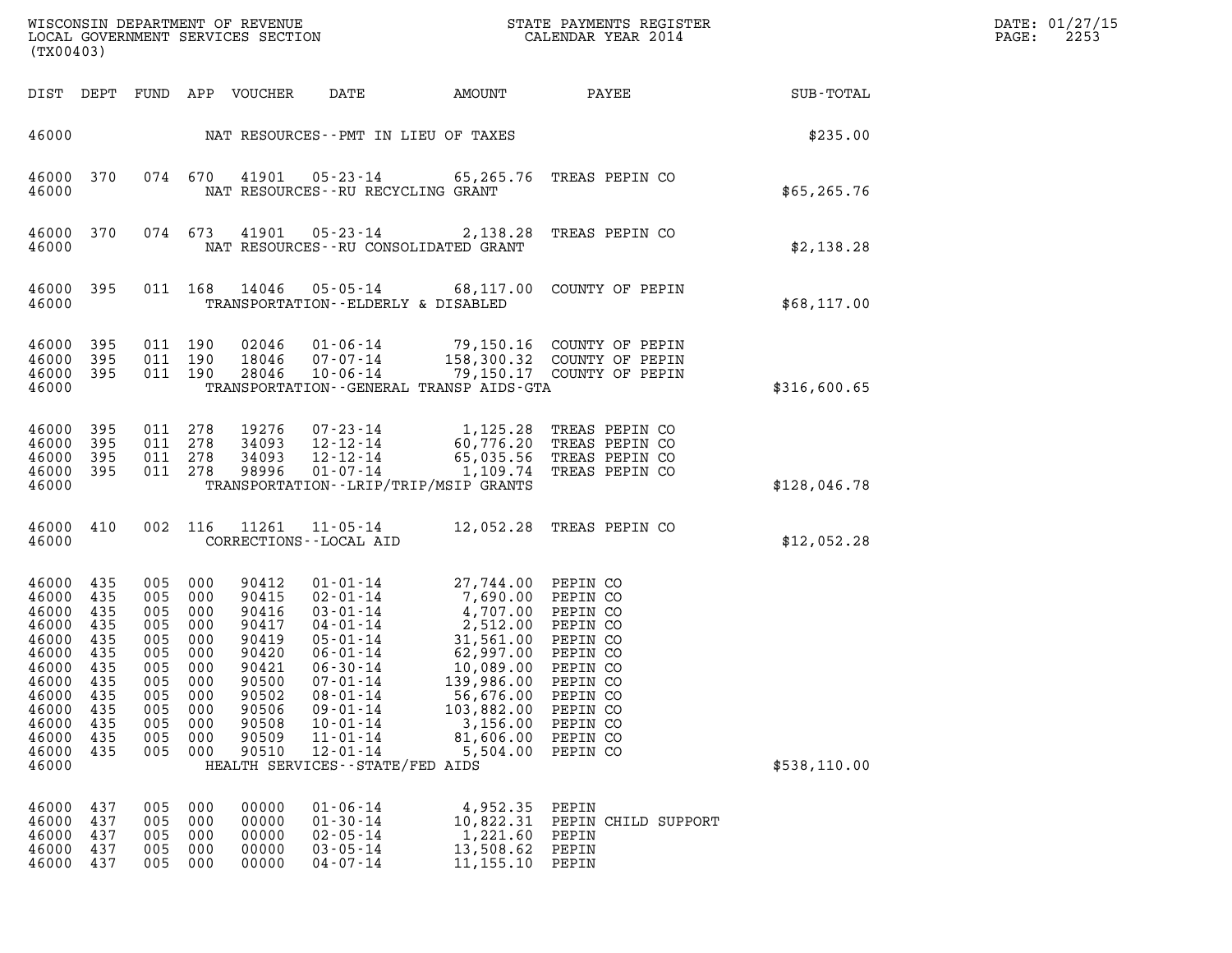| (TX00403)                                          |                                        |                                        |                                        |                                                    |                                                                                                                           |                                                                                 |                                  |                                  |                                                   |              |  |
|----------------------------------------------------|----------------------------------------|----------------------------------------|----------------------------------------|----------------------------------------------------|---------------------------------------------------------------------------------------------------------------------------|---------------------------------------------------------------------------------|----------------------------------|----------------------------------|---------------------------------------------------|--------------|--|
| DIST                                               | DEPT                                   | FUND                                   | APP                                    | VOUCHER                                            | DATE                                                                                                                      | AMOUNT                                                                          |                                  | PAYEE                            |                                                   | SUB-TOTAL    |  |
| 46000<br>46000<br>46000<br>46000<br>46000          | 437<br>437<br>437<br>437<br>437        | 005<br>005<br>005<br>005<br>005        | 000<br>000<br>000<br>000<br>000        | 00000<br>00000<br>00000<br>00000<br>00000          | $04 - 10 - 14$<br>$04 - 30 - 14$<br>$05 - 05 - 14$<br>$06 - 05 - 14$<br>$06 - 11 - 14$                                    | 8,852.91<br>11,600.78 PEPIN CHILD SUPPORT<br>54,587.60<br>12,220.45<br>5,895.32 | PEPIN<br>PEPIN                   |                                  | PEPIN CHILD SUPPORT<br>PEPIN CHILD SUPPORT        |              |  |
| 46000<br>46000<br>46000<br>46000<br>46000<br>46000 | 437<br>437<br>437<br>437<br>437<br>437 | 005<br>005<br>005<br>005<br>005<br>005 | 000<br>000<br>000<br>000<br>000<br>000 | 00000<br>00000<br>00000<br>00000<br>00000<br>00000 | $07 - 07 - 14$<br>$07 - 30 - 14$<br>$08 - 05 - 14$<br>$08 - 29 - 14$<br>$09 - 05 - 14$<br>$10 - 06 - 14$                  | 4,290.80<br>15,611.63<br>8,961.30<br>40,267.00 PEPIN<br>19,407.10<br>9,280.55   | PEPIN<br>PEPIN<br>PEPIN<br>PEPIN |                                  | PEPIN CHILD SUPPORT                               |              |  |
| 46000<br>46000<br>46000<br>46000                   | 437<br>437<br>437<br>437               | 005<br>005<br>005<br>005               | 000<br>000<br>000<br>000               | 00000<br>00000<br>00000<br>00000                   | $10 - 30 - 14$<br>$11 - 03 - 14$<br>$11 - 04 - 14$<br>$11 - 05 - 14$                                                      | 9,368.02<br>3,601.96 PEPIN CHILD SUPPORT<br>13,028.35 PEPIN                     |                                  |                                  | PEPIN CHILD SUPPORT<br>288.00 PEPIN CHILD SUPPORT |              |  |
| 46000<br>46000<br>46000<br>46000                   | 437<br>437<br>437                      | 005<br>005<br>005                      | 000<br>000<br>000                      | 00000<br>00000<br>00000                            | $11 - 10 - 14$<br>$11 - 12 - 14$<br>$12 - 05 - 14$<br>CHILDREN & FAMILIES - - STATE/FEDERAL AIDS                          | 6,187.32 PEPIN CHILD SUPPORT<br>5,831.50 PEPIN CHILD SUPPORT<br>17,232.20 PEPIN |                                  |                                  |                                                   | \$288,172.77 |  |
| 46000<br>46000                                     | 455                                    | 002                                    | 221                                    | 13                                                 | $07 - 30 - 14$<br>JUSTICE -- LAW ENFORCEMENT SERVICES AID                                                                 | 180.00                                                                          |                                  | TREAS PEPIN CNTY                 |                                                   | \$180.00     |  |
| 46000<br>46000                                     | 455                                    | 002                                    | 231                                    | 01657                                              | $02 - 24 - 14$<br>JUSTICE - - LAW ENFORCEMENT TRAINING                                                                    | 2,880.00                                                                        |                                  | TREAS PEPIN CNTY                 |                                                   | \$2,880.00   |  |
| 46000<br>46000<br>46000                            | 455<br>455                             | 002<br>002                             | 532<br>532                             | 009                                                | 07-22-14<br>$03 - 10 - 14$<br>JUSTICE - - VICTIM/WITNESS ASSISTANCE SERV                                                  | 7,658.17 TREAS PEPIN CO<br>8,054.49                                             |                                  | TREAS PEPIN CO                   |                                                   | \$15,712.66  |  |
| 46000<br>46000                                     | 465                                    | 002                                    | 308                                    | 00272                                              | $10 - 07 - 14$<br>MILITARY AFFAIRS-EMER MGMT-RESPONSE EQMT                                                                | 1,295.00 TREAS PEPIN CO                                                         |                                  |                                  |                                                   | \$1,295.00   |  |
| 46000<br>46000                                     | 465                                    | 002                                    | 337                                    | 01569                                              | $07 - 09 - 14$<br>MILITARY AFFAIRS-EMERGENCY MGMT PLANNING                                                                | 2,596.00 TREAS PEPIN CO                                                         |                                  |                                  |                                                   | \$2,596.00   |  |
| 46000<br>46000<br>46000<br>46000                   | 465<br>465<br>465                      | 002<br>002                             | 342<br>342<br>002 342                  | 01002<br>01431                                     | $01 - 15 - 14$<br>$05 - 06 - 14$<br>01635  07-11-14  7,798.69  TREAS PEPIN CO<br>MILITARY AFFAIRS-EMERGENCY MGMT-FED FUND | 9,154.46<br>1,146.14                                                            |                                  | TREAS PEPIN CO<br>TREAS PEPIN CO |                                                   | \$18,099.29  |  |
| 46000<br>46000                                     | 465                                    |                                        | 072 364                                | 00948                                              | $01 - 10 - 14$<br>MILITARY AFFAIRS-EMER MGMT-PLANNING AID                                                                 | 1,871.00 TREAS PEPIN CO                                                         |                                  |                                  |                                                   | \$1,871.00   |  |
| 46000                                              | 485                                    | 002                                    | 127                                    | 05699                                              | $05 - 22 - 14$                                                                                                            | 850.00                                                                          |                                  | TREAS PEPIN CO                   |                                                   |              |  |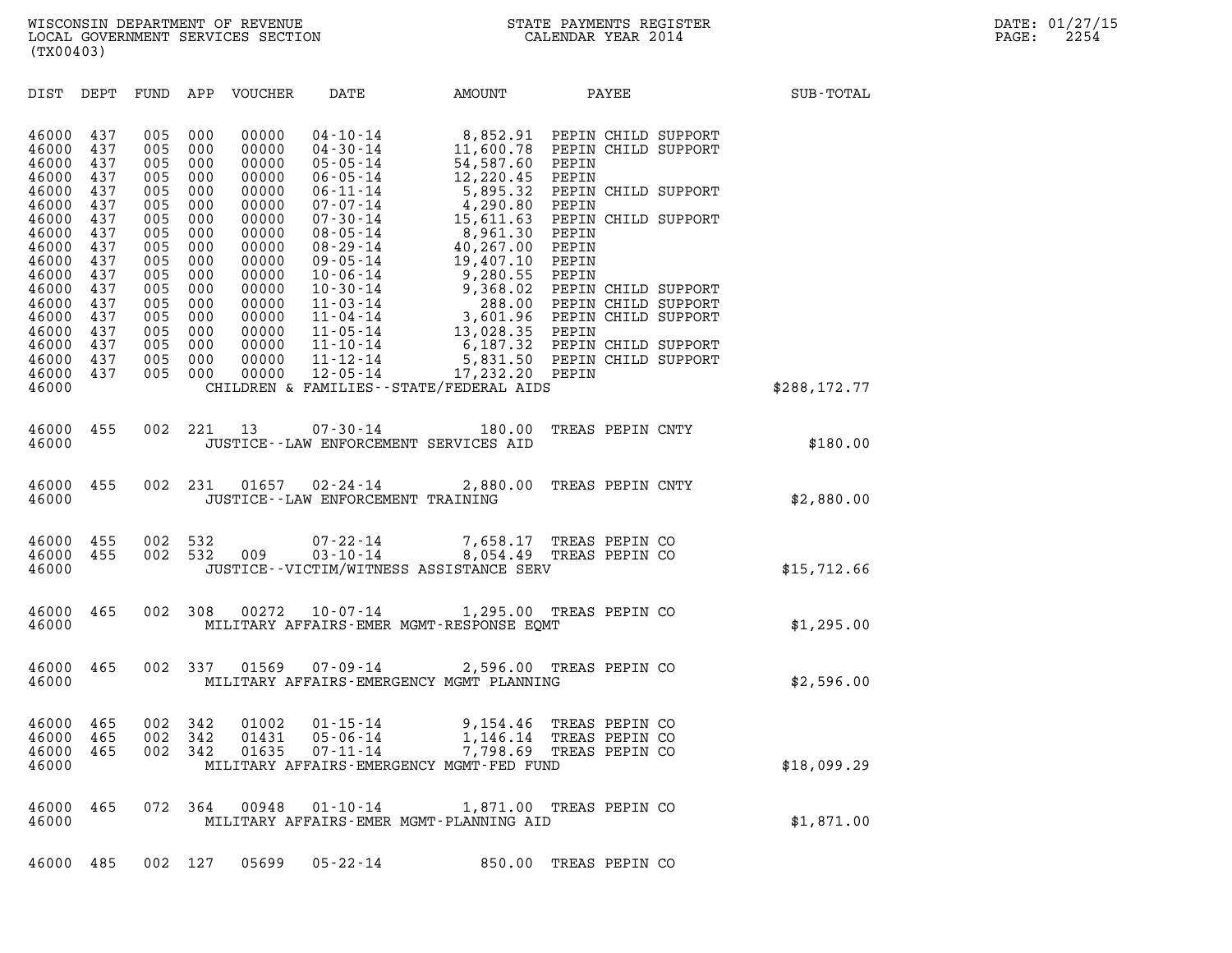| (TX00403)                                                                                                                                                                                                                                                                                   |                                                                                                                                                                                                                                                                                                                                    |                                          |                                                                                                                                                                                                                                                                  |              | DATE: 01/27/15<br>2255<br>PAGE: |
|---------------------------------------------------------------------------------------------------------------------------------------------------------------------------------------------------------------------------------------------------------------------------------------------|------------------------------------------------------------------------------------------------------------------------------------------------------------------------------------------------------------------------------------------------------------------------------------------------------------------------------------|------------------------------------------|------------------------------------------------------------------------------------------------------------------------------------------------------------------------------------------------------------------------------------------------------------------|--------------|---------------------------------|
| DIST DEPT                                                                                                                                                                                                                                                                                   | DATE<br>AMOUNT<br>FUND APP VOUCHER                                                                                                                                                                                                                                                                                                 |                                          | PAYEE                                                                                                                                                                                                                                                            | SUB-TOTAL    |                                 |
| 46000                                                                                                                                                                                                                                                                                       | VETERANS AFFAIRS GRANTS                                                                                                                                                                                                                                                                                                            |                                          |                                                                                                                                                                                                                                                                  | \$850.00     |                                 |
| 46000 485<br>082<br>46000                                                                                                                                                                                                                                                                   | 05699<br>05-22-14<br>267<br>VETERANS AFFAIRS -- GRANTS TO COUNTIES                                                                                                                                                                                                                                                                 |                                          | 3,825.00 TREAS PEPIN CO                                                                                                                                                                                                                                          | \$3,825.00   |                                 |
| 485<br>082<br>46000<br>46000                                                                                                                                                                                                                                                                | 01-30-14 633.00 TREAS PEPIN CO<br>280<br>03420<br>VETERANS AFFAIRS - - GRANTS                                                                                                                                                                                                                                                      |                                          |                                                                                                                                                                                                                                                                  | \$633.00     |                                 |
| 46000<br>485<br>46000                                                                                                                                                                                                                                                                       | 083 370<br>05699<br>05-22-14<br>VETERANS AFFAIRS -- GRANTS TO COUNTIES                                                                                                                                                                                                                                                             | 3,825.00                                 | TREAS PEPIN CO                                                                                                                                                                                                                                                   | \$3,825.00   |                                 |
| 46000<br>505<br>46000                                                                                                                                                                                                                                                                       | 002 116<br>04540<br>$01 - 09 - 14$<br>DOA--LAND INFORMATION BOARD GRANTS                                                                                                                                                                                                                                                           | 9,243.50                                 | TREAS PEPIN CO                                                                                                                                                                                                                                                   | \$9,243.50   |                                 |
| 46000<br>505<br>46000<br>505<br>46000<br>505<br>002<br>46000<br>505<br>002<br>46000<br>505<br>002<br>46000<br>505<br>002<br>46000<br>505<br>002<br>46000<br>505<br>002<br>46000<br>505<br>002<br>46000<br>505<br>002<br>46000<br>505<br>002<br>46000<br>505<br>002<br>46000<br>505<br>46000 | 002 155<br>60018<br>$07 - 24 - 14$<br>002 155<br>$08 - 26 - 14$<br>60097<br>$09 - 09 - 14$<br>155<br>60136<br>155<br>60177<br>09-24-14<br>155<br>60231<br>155<br>60328<br>155<br>60387<br>155<br>60387<br>155<br>60415<br>155<br>60415<br>155<br>60447<br>155<br>60669<br>002 155<br>60817<br>DOA-HOUSING ASSISTANCE-FEDERAL FUNDS | 1,031.28<br>605.19<br>8,547.06<br>353.61 | TREAS PEPIN CNTY<br>TREAS PEPIN CNTY<br>TREAS PEPIN CNTY<br>TREAS PEPIN CNTY<br>TREAS PEPIN CNTY<br>TREAS PEPIN CNTY<br>TREAS PEPIN CNTY<br>TREAS PEPIN CNTY<br>TREAS PEPIN CNTY<br>TREAS PEPIN CNTY<br>TREAS PEPIN CNTY<br>TREAS PEPIN CNTY<br>TREAS PEPIN CNTY | \$20, 275.03 |                                 |
| 46000<br>505<br>035<br>46000<br>505<br>46000                                                                                                                                                                                                                                                | 60669<br>371<br>$05 - 08 - 14$<br>$05 - 08 - 14$<br>035 371<br>60669<br>DOA--PUBLIC BENEFITS FUND                                                                                                                                                                                                                                  | 3,030.00<br>1,924.00                     | TREAS PEPIN CNTY<br>TREAS PEPIN CNTY                                                                                                                                                                                                                             | \$4,954.00   |                                 |
| 46000<br>505<br>46000<br>505<br>46000                                                                                                                                                                                                                                                       | 089 166<br>00173<br>08-11-14<br>089 166<br>05132<br>$01 - 28 - 14$<br>DOA--LAND INFORMATION FUND                                                                                                                                                                                                                                   | 46,879.00<br>1,000.00                    | TREAS PEPIN CNTY<br>TREAS PEPIN CNTY                                                                                                                                                                                                                             | \$47,879.00  |                                 |
| 46000<br>835<br>002<br>46000<br>835<br>46000                                                                                                                                                                                                                                                | $07 - 28 - 14$<br>105<br>44102<br>002 105<br>81208<br>$11 - 17 - 14$<br>REVENUE - - STATE SHARED REVENUES                                                                                                                                                                                                                          | 70,663.03<br>399,899.65                  | TREAS PEPIN CO<br>TREAS PEPIN CO                                                                                                                                                                                                                                 | \$470,562.68 |                                 |
| 46000<br>835<br>46000                                                                                                                                                                                                                                                                       | 002 109<br>01046<br>$07 - 28 - 14$<br>REVENUE - - EXEMPT COMPUTER AID                                                                                                                                                                                                                                                              |                                          | 5,184.00 TREAS PEPIN CO                                                                                                                                                                                                                                          | \$5,184.00   |                                 |
| 46000<br>835                                                                                                                                                                                                                                                                                | $07 - 28 - 14$<br>002 302<br>10090                                                                                                                                                                                                                                                                                                 |                                          | 1,022,375.93 TREAS PEPIN CO                                                                                                                                                                                                                                      |              |                                 |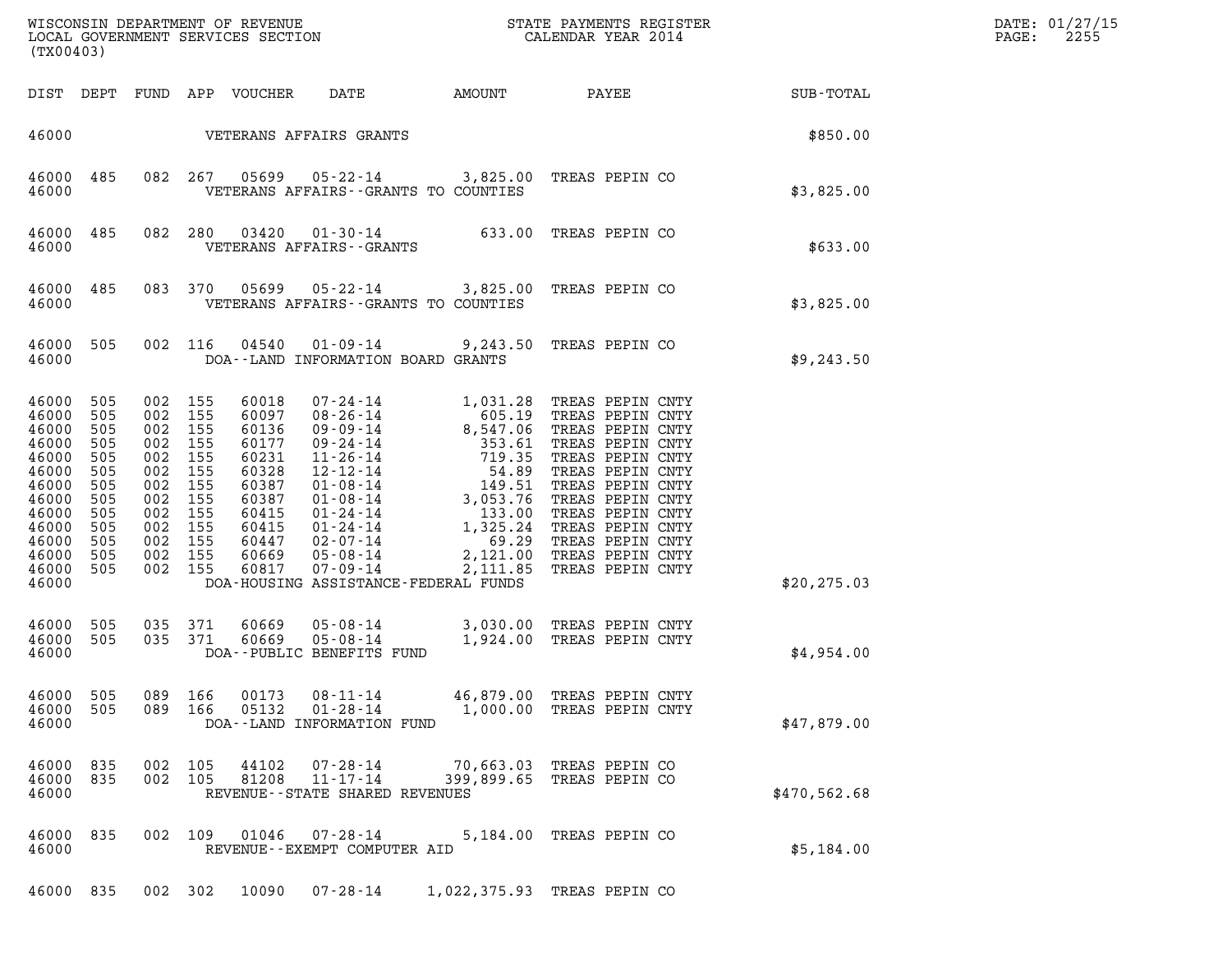| (TX00403)      |      |      |     | WISCONSIN DEPARTMENT OF REVENUE<br>LOCAL GOVERNMENT SERVICES SECTION |                                       | STATE PAYMENTS REGISTER<br>CALENDAR YEAR 2014 |                           |                | DATE: 01/27/15<br>2256<br>PAGE: |
|----------------|------|------|-----|----------------------------------------------------------------------|---------------------------------------|-----------------------------------------------|---------------------------|----------------|---------------------------------|
| DIST           | DEPT | FUND | APP | VOUCHER                                                              | DATE                                  | AMOUNT                                        | PAYEE                     | SUB-TOTAL      |                                 |
| 46000<br>46000 | 835  | 002  | 302 | 11090                                                                | 07-28-14                              | REVENUE-FIRST DOLLAR/SCHOOL LEVY CREDITS      | 280,011.35 TREAS PEPIN CO | \$1,302,387.28 |                                 |
| 46000<br>46000 | 835  | 021  | 363 | 37371                                                                | 03-24-14<br>REVENUE--LOTTERY CREDIT - | 289,798.13                                    | TREAS PEPIN CO            | \$289,798.13   |                                 |
| 46000          |      |      |     |                                                                      | DISTRICT TOTAL APPROPRIATIONS         |                                               |                           | \$3,833,943.23 |                                 |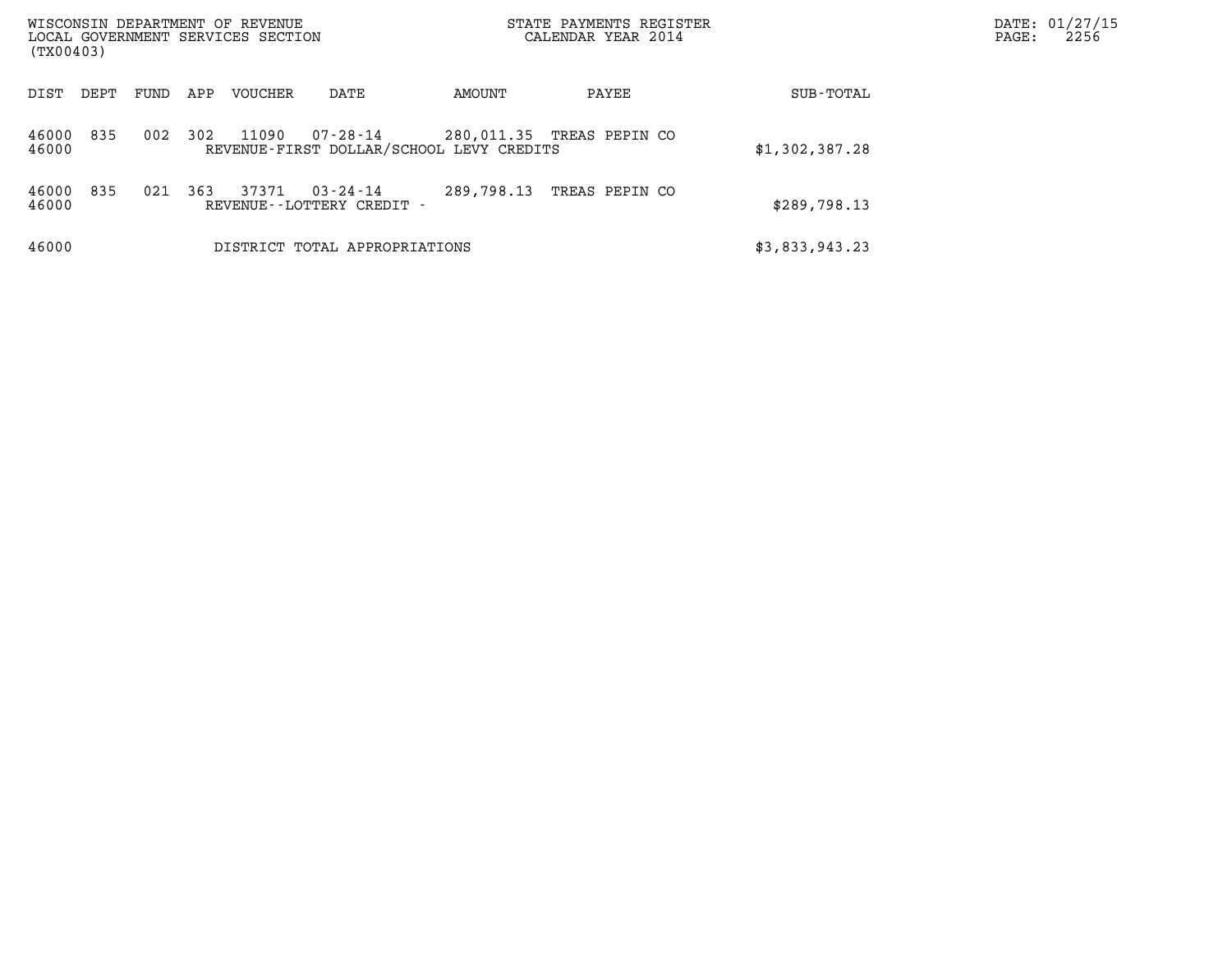| WISCONSIN DEPARTMENT OF REVENUE<br>STATE PAYMENTS REGISTER<br>CALENDAR YEAR 2014<br>LOCAL GOVERNMENT SERVICES SECTION<br>(TX00403) |                          |                               |         |                                |                                |                                                                                                                                                                                    |                                                                                          |                 | DATE: 01/27/15<br>$\mathtt{PAGE:}$<br>2257 |
|------------------------------------------------------------------------------------------------------------------------------------|--------------------------|-------------------------------|---------|--------------------------------|--------------------------------|------------------------------------------------------------------------------------------------------------------------------------------------------------------------------------|------------------------------------------------------------------------------------------|-----------------|--------------------------------------------|
| DIST DEPT                                                                                                                          |                          |                               |         | FUND APP VOUCHER DATE          |                                | AMOUNT                                                                                                                                                                             |                                                                                          | PAYEE SUB-TOTAL |                                            |
| 46002 165<br>46002                                                                                                                 |                          |                               |         |                                |                                | SAFETY/PROF SERV--FIRE INSURANCE DUES                                                                                                                                              | 002 225 01152 06-30-14 1,778.99 TREAS TN ALBANY                                          | \$1,778.99      |                                            |
| 46002 370<br>46002<br>46002                                                                                                        | 370                      |                               |         | 000 001 01DNR<br>000 001 02DNR |                                | NAT RESOURCES-SEVERANCE/YIELD/WITHDRAWAL                                                                                                                                           | 06-19-14 939.48 TREAS TOWN ALBANY<br>09-11-14 670.38 TREAS TOWN ALBANY                   | \$1,609.86      |                                            |
| 46002<br>46002                                                                                                                     | 370                      |                               |         |                                |                                | NAT RESOURCES--FOREST CROP/MFL/CO FOREST                                                                                                                                           | 012 571 37973 06-16-14 484.65 TREAS TN ALBANY                                            | \$484.65        |                                            |
| 46002<br>46002<br>46002<br>46002<br>46002                                                                                          | 395<br>395<br>395<br>395 | 011 191<br>011 191<br>011 191 | 011 191 | 11151<br>21151<br>31151        | 07-07-14<br>$10 - 06 - 14$     | 05151  01-06-14  19,741.02  TOWN OF ALBANY<br>04-07-14 19,741.02 TOWN OF ALBANY<br>19,741.02 TOWN OF ALBANY<br>19,741.04 TOWN OF ALBANY<br>TRANSPORTATION--GENERAL TRANSP AIDS-GTA |                                                                                          | \$78,964.10     |                                            |
| 46002<br>46002 835<br>46002                                                                                                        | 835                      | 002 105                       | 002 105 |                                | REVENUE--STATE SHARED REVENUES |                                                                                                                                                                                    | 44091 07-28-14 6,219.87 TREAS TN ALBANY<br>81197  11-17-14  35, 245. 93  TREAS TN ALBANY | \$41, 465.80    |                                            |
| 46002<br>46002                                                                                                                     | 835                      |                               |         |                                | REVENUE--EXEMPT COMPUTER AID   |                                                                                                                                                                                    | 002 109 03054 07-28-14 2.00 TREAS TN ALBANY                                              | \$2.00          |                                            |
| 46002                                                                                                                              |                          |                               |         |                                | DISTRICT TOTAL APPROPRIATIONS  |                                                                                                                                                                                    |                                                                                          | \$124,305.40    |                                            |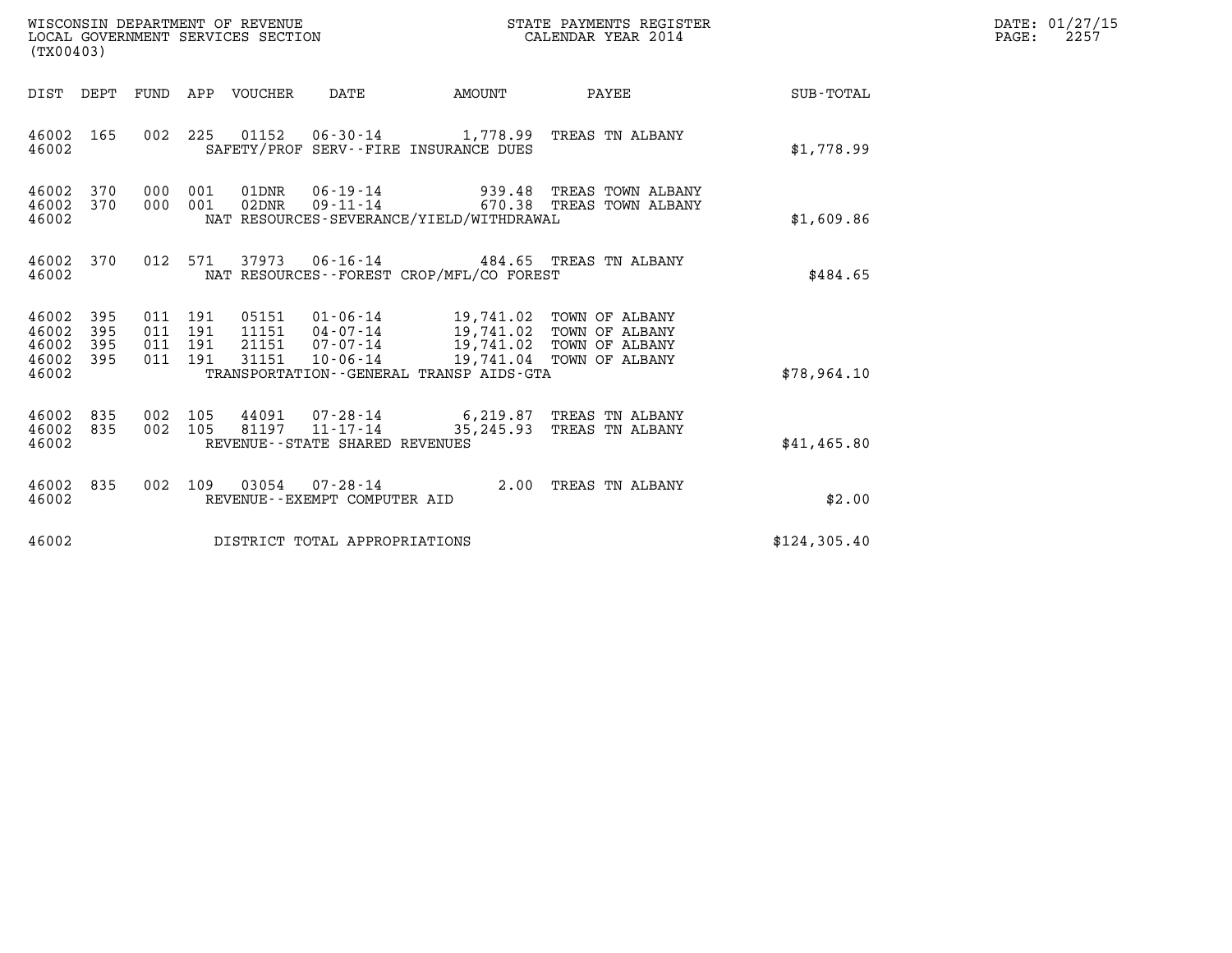| (TX00403)                                             |           |                                          |         |                                  |                                |                                                                                                                                                          |                                                                                                                                                                             |                  | DATE: 01/27/15<br>$\mathtt{PAGE:}$<br>2258 |
|-------------------------------------------------------|-----------|------------------------------------------|---------|----------------------------------|--------------------------------|----------------------------------------------------------------------------------------------------------------------------------------------------------|-----------------------------------------------------------------------------------------------------------------------------------------------------------------------------|------------------|--------------------------------------------|
|                                                       |           |                                          |         |                                  |                                | DIST DEPT FUND APP VOUCHER DATE AMOUNT PAYEE                                                                                                             |                                                                                                                                                                             | <b>SUB-TOTAL</b> |                                            |
| 46004 165<br>46004                                    |           | 002 225                                  |         |                                  |                                | SAFETY/PROF SERV--FIRE INSURANCE DUES                                                                                                                    | 01153  06-30-14   1,796.96  TREAS TN DURAND                                                                                                                                 | \$1,796.96       |                                            |
| 46004                                                 | 46004 370 |                                          | 000 001 | 01DNR                            |                                | NAT RESOURCES-SEVERANCE/YIELD/WITHDRAWAL                                                                                                                 | 06-19-14 70.65 TREAS TOWN DURAND                                                                                                                                            | \$70.65          |                                            |
| 46004                                                 | 46004 370 | 002 503                                  |         | 16632                            |                                | NAT RESOURCES--AIDS IN LIEU OF TAXES                                                                                                                     | 01-30-14 8,907.83 TREAS TN DURAND<br>TOWN SHARE 474.25                                                                                                                      | \$8,907.83       |                                            |
| 46004 370<br>46004                                    |           |                                          | 012 571 |                                  |                                | NAT RESOURCES--FOREST CROP/MFL/CO FOREST                                                                                                                 | 37974  06-16-14  240.76  TREAS TN DURAND                                                                                                                                    | \$240.76         |                                            |
| 46004 370<br>46004                                    |           | 46004 370 012 579                        | 012 579 | 19610<br>19610                   |                                | NAT RESOURCES--AIDS IN LIEU OF TAXES                                                                                                                     | .75 TREAS TN DURAND<br>04-16-14 75 TREAS TN DURAND<br>04-16-14 04-16-14 39.41 TREAS TN DURAND                                                                               | \$40.16          |                                            |
| 46004 395<br>46004<br>46004 395<br>46004 395<br>46004 | 395       | 011 191<br>011 191<br>011 191<br>011 191 |         | 05152<br>11152<br>21152<br>31152 | $10 - 06 - 14$                 | 01-06-14 5,049.04 TOWN OF DURAND<br>04-07-14 5,049.04 TOWN OF DURAND<br>07-07-14 5,049.04 TOWN OF DURAND<br>TRANSPORTATION - - GENERAL TRANSP AIDS - GTA | 5,049.06 TOWN OF DURAND                                                                                                                                                     | \$20,196.18      |                                            |
| 46004 835<br>46004 835<br>46004                       |           | 002 105<br>002 105                       |         |                                  | REVENUE--STATE SHARED REVENUES |                                                                                                                                                          | $\begin{array}{cccc} 44092 & 07\text{-}28\text{-}14 & 4,401.76 & \text{TREAS TN DURAND} \\ 81198 & 11\text{-}17\text{-}14 & 24,933.70 & \text{TREAS TN DURAND} \end{array}$ | \$29,335.46      |                                            |
| 46004 835<br>46004                                    |           |                                          |         |                                  | REVENUE--EXEMPT COMPUTER AID   |                                                                                                                                                          | 002 109 03055 07-28-14 1.00 TREAS TN DURAND                                                                                                                                 | \$1.00           |                                            |
| 46004 835<br>46004                                    |           |                                          |         |                                  | REVENUE--LOTTERY CREDIT -      |                                                                                                                                                          | 021 363 36260 03-24-14 1,292.40 TREAS TN DURAND                                                                                                                             | \$1,292.40       |                                            |
| 46004                                                 |           |                                          |         |                                  | DISTRICT TOTAL APPROPRIATIONS  |                                                                                                                                                          |                                                                                                                                                                             | \$61,881.40      |                                            |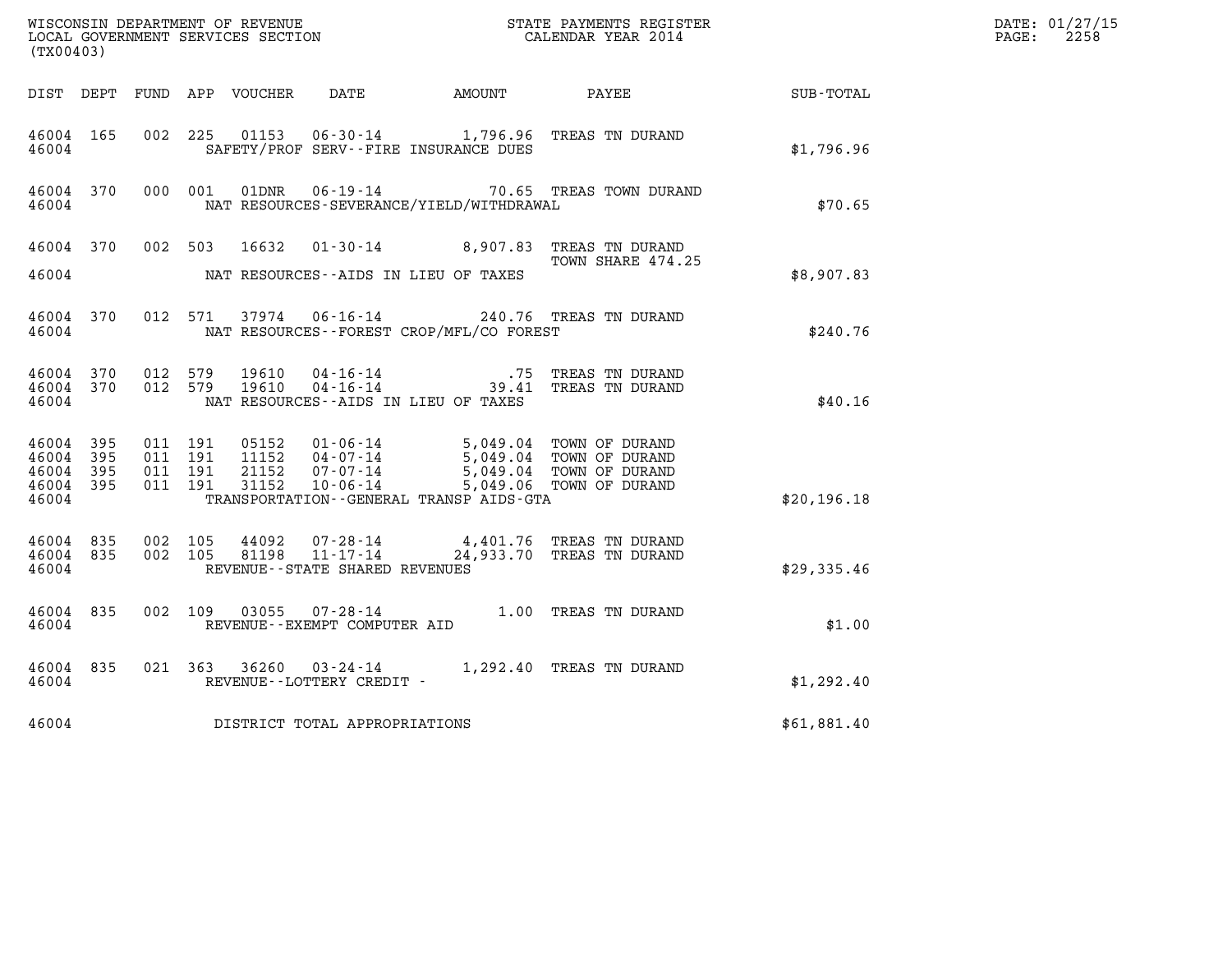| WISCONSIN DEPARTMENT OF REVENUE   | STATE PAYMENTS REGISTER | DATE: 01/27/15 |
|-----------------------------------|-------------------------|----------------|
| LOCAL GOVERNMENT SERVICES SECTION | CALENDAR YEAR 2014      | 2259<br>PAGE:  |

| WISCONSIN DEPARTMENT OF REVENUE<br>LOCAL GOVERNMENT SERVICES SECTION<br>CALENDAR YEAR 2014<br>(TX00403) |            |                                          |         |               |                                |                                          |                                                                                                                                                                                                                                                                                         |             | DATE: 01/27/15<br>PAGE:<br>2259 |
|---------------------------------------------------------------------------------------------------------|------------|------------------------------------------|---------|---------------|--------------------------------|------------------------------------------|-----------------------------------------------------------------------------------------------------------------------------------------------------------------------------------------------------------------------------------------------------------------------------------------|-------------|---------------------------------|
|                                                                                                         |            |                                          |         |               |                                | DIST DEPT FUND APP VOUCHER DATE AMOUNT   | <b>PAYEE</b> PAYEE                                                                                                                                                                                                                                                                      | SUB-TOTAL   |                                 |
| 46006 165<br>46006                                                                                      |            |                                          |         |               |                                | SAFETY/PROF SERV--FIRE INSURANCE DUES    | 002 225 01154 06-30-14 844.57 TREAS TN FRANKFORT                                                                                                                                                                                                                                        | \$844.57    |                                 |
| 46006 370<br>46006 370<br>46006                                                                         |            |                                          | 000 001 |               |                                | NAT RESOURCES-SEVERANCE/YIELD/WITHDRAWAL |                                                                                                                                                                                                                                                                                         | \$512.06    |                                 |
| 46006                                                                                                   |            |                                          |         |               |                                | NAT RESOURCES--AIDS IN LIEU OF TAXES     | 46006 370 002 503 17045 02-14-14 1,120.44 TREAS TN FRANKFORT<br>TOWN SHARE 225.87                                                                                                                                                                                                       | \$1,120.44  |                                 |
| 46006 370<br>46006                                                                                      |            |                                          |         |               |                                | NAT RESOURCES--FOREST CROP/MFL/CO FOREST | 012 571 37975 06-16-14 736.80 TREAS TN FRANKFORT                                                                                                                                                                                                                                        | \$736.80    |                                 |
| 46006 370<br>46006 370<br>46006                                                                         |            |                                          |         | 012 579 19611 |                                | NAT RESOURCES -- AIDS IN LIEU OF TAXES   | 012 579 19611 04-16-14 140.60 TREAS TN FRANKFORT 012 579 19611 04-16-14 557.83 TREAS TN FRANKFORT                                                                                                                                                                                       | \$698.43    |                                 |
| 46006<br>46006<br>46006 395<br>46006 395<br>46006                                                       | 395<br>395 | 011 191<br>011 191<br>011 191<br>011 191 |         |               |                                | TRANSPORTATION--GENERAL TRANSP AIDS-GTA  | $\begin{tabular}{c c c c c c c c c} \multicolumn{1}{c }{05153} & 01-06-14 & 17,401.74 & TOWN OF FRANKFORT \\ 11153 & 04-07-14 & 17,401.74 & TOWN OF FRANKFORT \\ 21153 & 07-07-14 & 17,401.74 & TOWN OF FRANKFORT \\ 31153 & 10-06-14 & 17,401.74 & TOWN OF FRANKFORT \\ \end{tabular}$ | \$69,606.96 |                                 |
| 46006 835<br>46006 835<br>46006                                                                         |            | 002 105                                  | 002 105 |               | REVENUE--STATE SHARED REVENUES |                                          | 44093  07-28-14  3,702.20 TREAS TN FRANKFORT<br>81199  11-17-14  20,995.56 TREAS TN FRANKFORT                                                                                                                                                                                           | \$24,697.76 |                                 |
| 46006                                                                                                   |            |                                          |         |               | DISTRICT TOTAL APPROPRIATIONS  |                                          |                                                                                                                                                                                                                                                                                         | \$98,217.02 |                                 |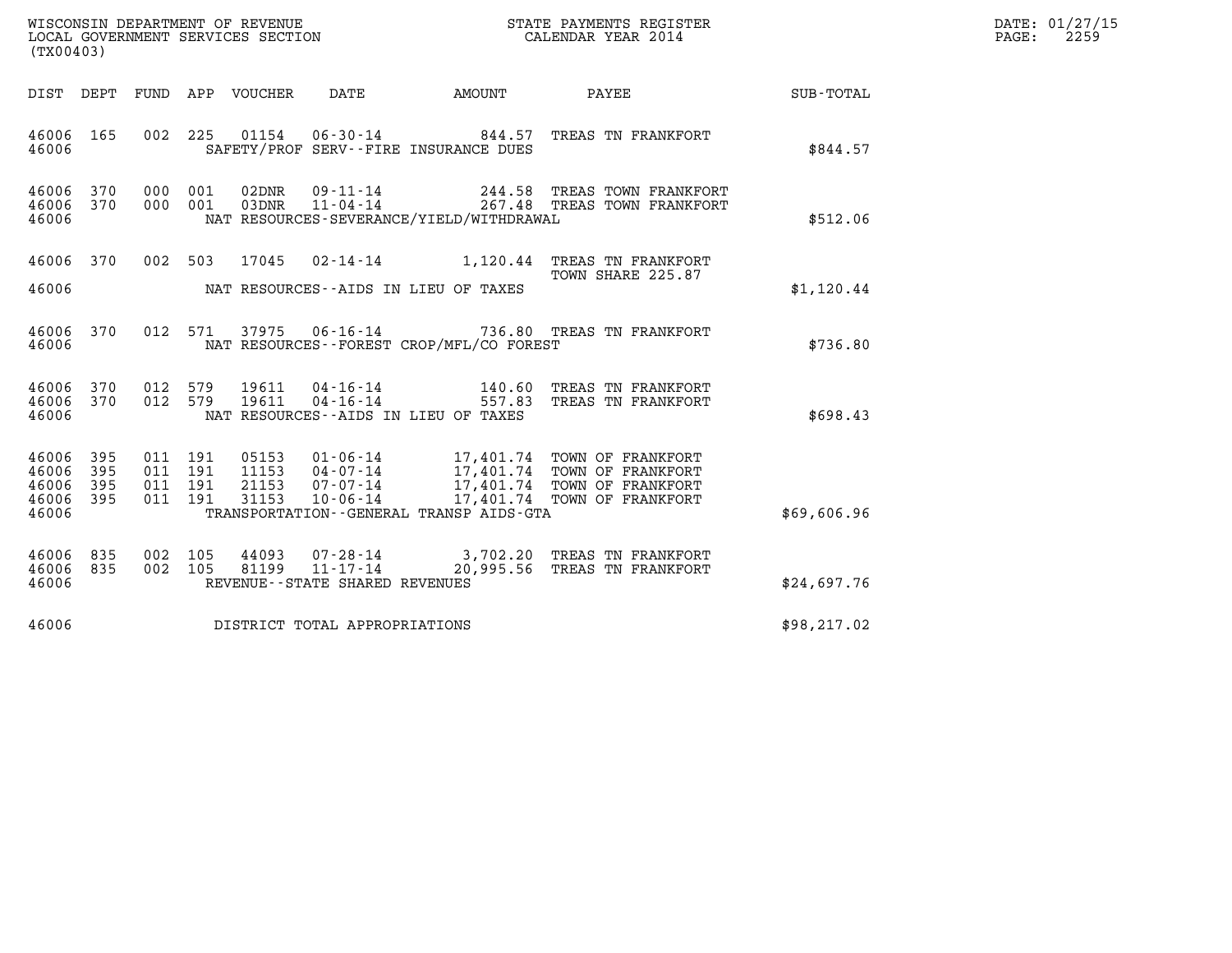| WISCONSIN DEPARTMENT OF REVENUE<br>LOCAL GOVERNMENT SERVICES SECTION | STATE PAYMENTS REGISTER<br>CALENDAR YEAR 2014 | DATE: 01/27/15<br>2260<br>PAGE: |
|----------------------------------------------------------------------|-----------------------------------------------|---------------------------------|

| (TX00403)                                                             |                          |                                                                                                                                                      |                                     |                                                                                            |                  |
|-----------------------------------------------------------------------|--------------------------|------------------------------------------------------------------------------------------------------------------------------------------------------|-------------------------------------|--------------------------------------------------------------------------------------------|------------------|
| DIST<br>DEPT                                                          | FUND<br>APP              | VOUCHER<br>DATE                                                                                                                                      | AMOUNT                              | PAYEE                                                                                      | <b>SUB-TOTAL</b> |
| 165<br>46008<br>46008                                                 | 002                      | 225<br>01155<br>SAFETY/PROF SERV--FIRE INSURANCE DUES                                                                                                | 06-30-14 1,976.65 TREAS TN LIMA     |                                                                                            | \$1,976.65       |
| 46008<br>370<br>370<br>46008<br>46008                                 | 000<br>000               | 01DNR<br>$06 - 19 - 14$<br>001<br>$11 - 04 - 14$<br>03DNR<br>001<br>NAT RESOURCES-SEVERANCE/YIELD/WITHDRAWAL                                         |                                     | 645.29 TREAS TOWN LIMA<br>881.55 TREAS TOWN LIMA                                           | \$1,526.84       |
| 370<br>46008<br>46008                                                 | 012                      | 571<br>37976<br>NAT RESOURCES - - FOREST CROP/MFL/CO FOREST                                                                                          | 06-16-14 413.40 TREAS TN LIMA       |                                                                                            | \$413.40         |
| 46008<br>370<br>46008                                                 | 012                      | 579<br>19612<br>$04 - 16 - 14$<br>NAT RESOURCES -- AIDS IN LIEU OF TAXES                                                                             | 37.78                               | TREAS TN LIMA                                                                              | \$37.78          |
| 46008<br>395<br>46008<br>395<br>46008<br>395<br>46008<br>395<br>46008 | 011<br>011<br>011<br>011 | 05154 01-06-14<br>191<br>11154<br>191<br>04-07-14<br>191<br>21154<br>07-07-14<br>31154<br>10-06-14<br>191<br>TRANSPORTATION--GENERAL TRANSP AIDS-GTA | 14,686.71                           | 14,686.68 TOWN OF LIMA<br>14,686.68 TOWN OF LIMA<br>14,686.68 TOWN OF LIMA<br>TOWN OF LIMA | \$58,746.75      |
| 835<br>46008<br>46008<br>835<br>46008                                 | 002<br>002               | 105<br>44094<br>07-28-14<br>105<br>81200<br>$11 - 17 - 14$<br>REVENUE - - STATE SHARED REVENUES                                                      | 6,231.68 TREAS TN LIMA<br>35,312.87 | TREAS TN LIMA                                                                              | \$41,544.55      |
| 46008<br>835<br>46008                                                 | 002                      | 109<br>03056<br>$07 - 28 - 14$<br>REVENUE--EXEMPT COMPUTER AID                                                                                       | 64.00                               | TREAS TN LIMA                                                                              | \$64.00          |
| 46008                                                                 |                          | DISTRICT TOTAL APPROPRIATIONS                                                                                                                        |                                     |                                                                                            | \$104, 309.97    |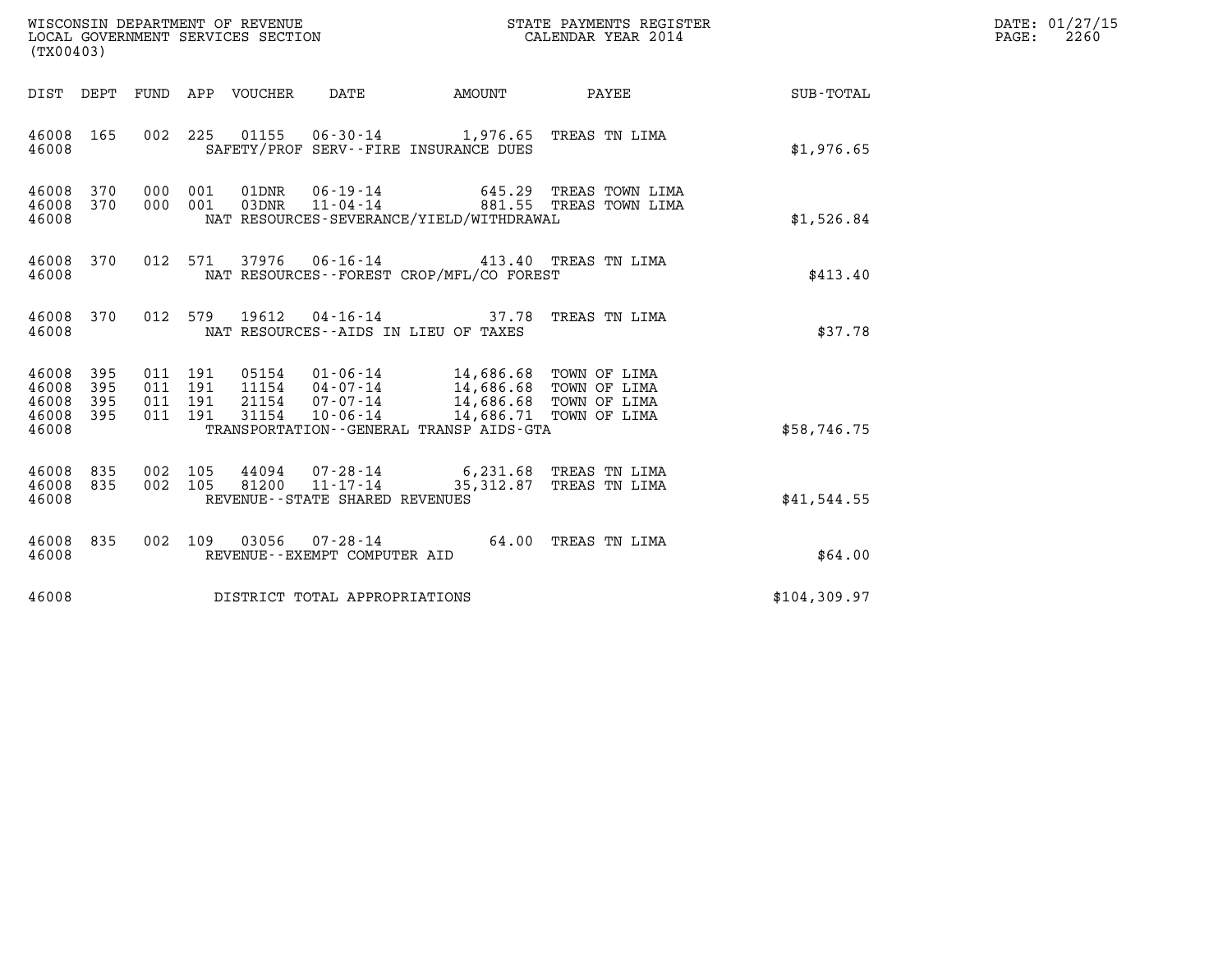| WISCONSIN DEPARTMENT OF REVENUE   | STATE PAYMENTS REGISTER | DATE: 01/27/15 |
|-----------------------------------|-------------------------|----------------|
| LOCAL GOVERNMENT SERVICES SECTION | CALENDAR YEAR 2014      | 2261<br>PAGE:  |

| (TX00403)                                                                                         | WISCONSIN DEPARTMENT OF REVENUE<br>STATE PAYMENTS REGISTER<br>LOCAL GOVERNMENT SERVICES SECTION<br>CALENDAR YEAR 2014                                                                           |                                                                                                         |                  |  |  |  |  |  |
|---------------------------------------------------------------------------------------------------|-------------------------------------------------------------------------------------------------------------------------------------------------------------------------------------------------|---------------------------------------------------------------------------------------------------------|------------------|--|--|--|--|--|
| FUND<br>DIST<br>DEPT                                                                              | APP<br>VOUCHER<br>DATE<br><b>AMOUNT</b>                                                                                                                                                         | PAYEE                                                                                                   | <b>SUB-TOTAL</b> |  |  |  |  |  |
| 165<br>002<br>46010<br>46010                                                                      | 225<br>01156<br>SAFETY/PROF SERV--FIRE INSURANCE DUES                                                                                                                                           | 06-30-14 2,929.04 TREAS TN PEPIN                                                                        | \$2,929.04       |  |  |  |  |  |
| 370<br>46010<br>000<br>46010<br>370<br>000<br>46010<br>370<br>000<br>46010                        | 06-19-14<br>001<br>01DNR<br>$09 - 11 - 14$<br>001<br>02DNR<br>001<br>03DNR<br>$11 - 04 - 14$<br>NAT RESOURCES-SEVERANCE/YIELD/WITHDRAWAL                                                        | 5,280.17 TREAS TOWN PEPIN<br>4,113.25 TREAS TOWN PEPIN<br>588.22 TREAS TOWN PEPIN                       | \$9,981.64       |  |  |  |  |  |
| 46010<br>370<br>46010                                                                             | 002 503<br>17198<br>NAT RESOURCES--AIDS IN LIEU OF TAXES                                                                                                                                        | 02-25-14 6,189.14 TREAS TN PEPIN<br>TOWN SHARE 534.51                                                   | \$6,189.14       |  |  |  |  |  |
| 370<br>012<br>46010<br>46010                                                                      | 571<br>NAT RESOURCES - - FOREST CROP/MFL/CO FOREST                                                                                                                                              | 37977  06-16-14  1,207.96  TREAS TN PEPIN                                                               | \$1,207.96       |  |  |  |  |  |
| 370<br>012<br>46010<br>012<br>46010<br>370<br>46010                                               | 579<br>19613<br>04-16-14 605.34<br>04-16-14 561.21<br>579<br>$04 - 16 - 14$<br>19613<br>NAT RESOURCES -- AIDS IN LIEU OF TAXES                                                                  | TREAS TN PEPIN<br>TREAS TN PEPIN                                                                        | \$1,166.55       |  |  |  |  |  |
| 46010<br>395<br>011<br>46010<br>395<br>011<br>395<br>46010<br>011<br>395<br>46010<br>011<br>46010 | 05155<br>01-06-14     32,956.39<br>04-07-14     32,956.39<br>191<br>191<br>11155<br>21155<br>$07 - 07 - 14$<br>191<br>191<br>31155<br>$10 - 06 - 14$<br>TRANSPORTATION--GENERAL TRANSP AIDS-GTA | TOWN OF PEPIN<br>32,956.39<br>TOWN OF PEPIN<br>32,956.39<br>TOWN OF PEPIN<br>32,956.42<br>TOWN OF PEPIN | \$131,825.59     |  |  |  |  |  |
| 46010<br>835<br>002<br>46010<br>002<br>835<br>46010                                               | 105<br>44095<br>81201<br>105<br>REVENUE - - STATE SHARED REVENUES                                                                                                                               | 07-28-14 2,749.66 TREAS TN PEPIN<br>11-17-14 15,602.77 TREAS TN PEPIN                                   | \$18,352.43      |  |  |  |  |  |
| 46010<br>835<br>002<br>46010                                                                      | 109<br>03057<br>$07 - 28 - 14$<br>REVENUE--EXEMPT COMPUTER AID                                                                                                                                  | 1.00 TREAS TN PEPIN                                                                                     | \$1.00           |  |  |  |  |  |
| 46010                                                                                             | DISTRICT TOTAL APPROPRIATIONS                                                                                                                                                                   |                                                                                                         | \$171,653.35     |  |  |  |  |  |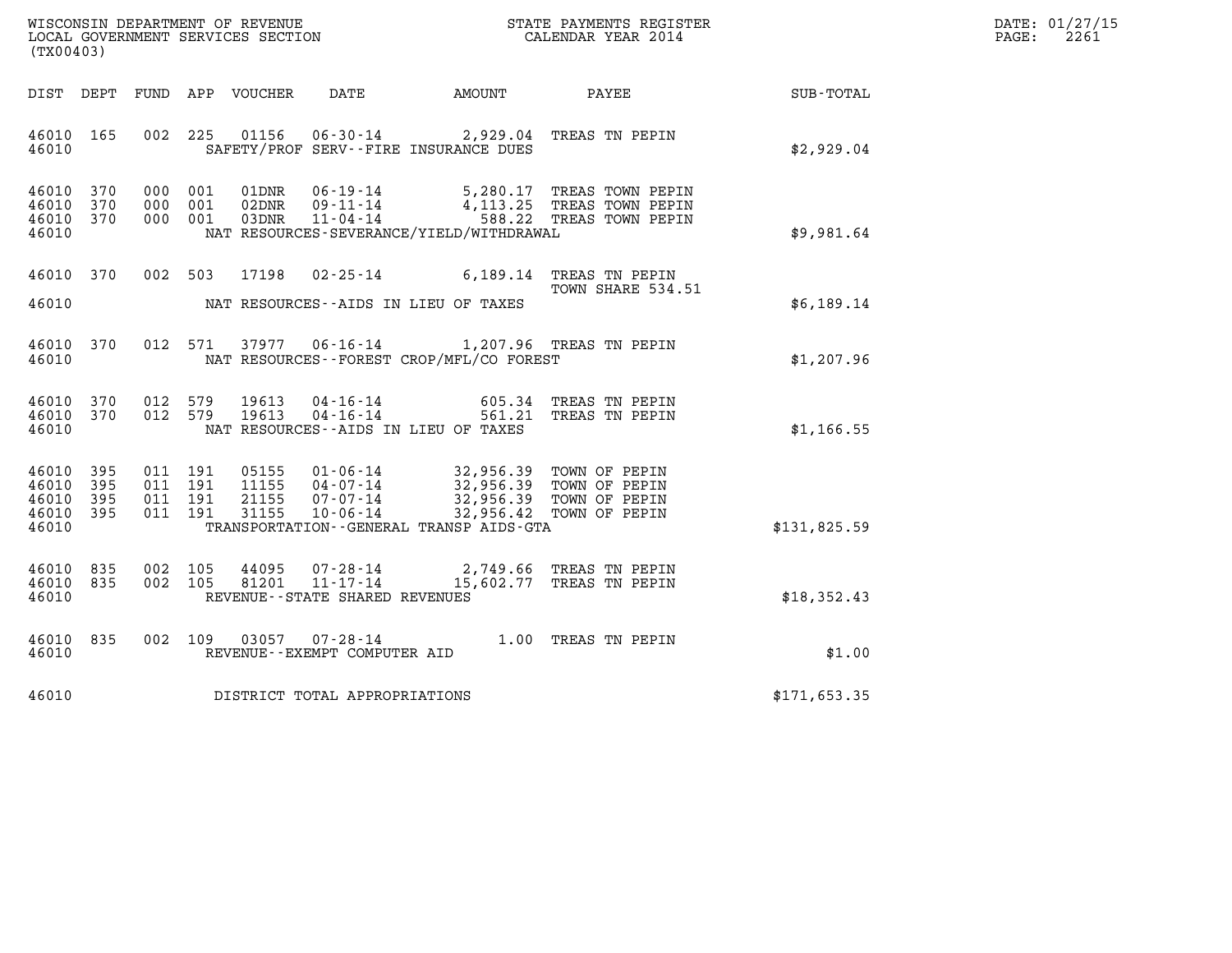| WISCONSIN DEPARTMENT OF REVENUE<br>LOCAL GOVERNMENT SERVICES SECTION<br>(TWO 1403)<br>(TX00403) |                               |                                          |         |                |                                |                                          |                                                                                                                                                                                  |             | DATE: 01/27/15<br>$\mathtt{PAGE:}$<br>2262 |
|-------------------------------------------------------------------------------------------------|-------------------------------|------------------------------------------|---------|----------------|--------------------------------|------------------------------------------|----------------------------------------------------------------------------------------------------------------------------------------------------------------------------------|-------------|--------------------------------------------|
|                                                                                                 |                               |                                          |         |                |                                |                                          | DIST DEPT FUND APP VOUCHER DATE AMOUNT PAYEE                                                                                                                                     | SUB-TOTAL   |                                            |
| 46012 165<br>46012                                                                              |                               |                                          |         |                |                                | SAFETY/PROF SERV--FIRE INSURANCE DUES    | 002 225 01157 06-30-14 1,132.08 TREAS TN STOCKHOLM                                                                                                                               | \$1,132.08  |                                            |
| 46012                                                                                           | 46012 370                     |                                          | 000 001 |                |                                | NAT RESOURCES-SEVERANCE/YIELD/WITHDRAWAL | 02DNR 09-11-14 721.51 TREAS TOWN STOCKHOLM                                                                                                                                       | \$721.51    |                                            |
| 46012 370<br>46012 370                                                                          |                               |                                          |         |                |                                |                                          | 002 503 16633 01-30-14 1,913.78 TREAS TN STOCKHOLM<br>002 503 16633 01-30-14 1,880.37 TREAS TN STOCKHOLM<br>TOWN SHARE 264.16                                                    |             |                                            |
| 46012                                                                                           |                               |                                          |         |                |                                | NAT RESOURCES--AIDS IN LIEU OF TAXES     |                                                                                                                                                                                  | \$3,794.15  |                                            |
| 46012                                                                                           | 46012 370                     |                                          |         |                |                                | NAT RESOURCES--FOREST CROP/MFL/CO FOREST | 012 571 37978 06-16-14 225.00 TREAS TN STOCKHOLM                                                                                                                                 | \$225.00    |                                            |
| 46012 370<br>46012                                                                              | 46012 370                     | 012 579<br>012 579                       |         | 19614<br>19614 |                                | NAT RESOURCES--AIDS IN LIEU OF TAXES     | 04-16-14 6.62 TREAS TN STOCKHOLM<br>04-16-14 113.30 TREAS TN STOCKHOLM                                                                                                           | \$119.92    |                                            |
| 46012 395<br>46012<br>46012<br>46012                                                            | 395<br>395<br>395             | 011 191<br>011 191<br>011 191<br>011 191 |         |                |                                |                                          | 05156 01-06-14 9,521.20 TOWN OF STOCKHOLM<br>11156 04-07-14 9,521.20 TOWN OF STOCKHOLM<br>21156 07-07-14 9,521.20 TOWN OF STOCKHOLM<br>31156 10-06-14 9,521.23 TOWN OF STOCKHOLM |             |                                            |
| 46012                                                                                           |                               |                                          |         |                |                                | TRANSPORTATION--GENERAL TRANSP AIDS-GTA  |                                                                                                                                                                                  | \$38,084.83 |                                            |
| 46012 835<br>46012 835<br>46012                                                                 |                               | 002 105                                  | 002 105 |                | REVENUE--STATE SHARED REVENUES |                                          | $44096$ 07-28-14 $1,238.97$ TREAS TN STOCKHOLM 81202   11-17-14   7,052.69 TREAS TN STOCKHOLM                                                                                    | \$8,291.66  |                                            |
| 46012 835<br>46012                                                                              |                               |                                          |         |                | REVENUE--EXEMPT COMPUTER AID   |                                          | 002 109 03058 07-28-14 3.00 TREAS TN STOCKHOLM                                                                                                                                   | \$3.00      |                                            |
| 46012                                                                                           | DISTRICT TOTAL APPROPRIATIONS |                                          |         |                |                                |                                          |                                                                                                                                                                                  |             |                                            |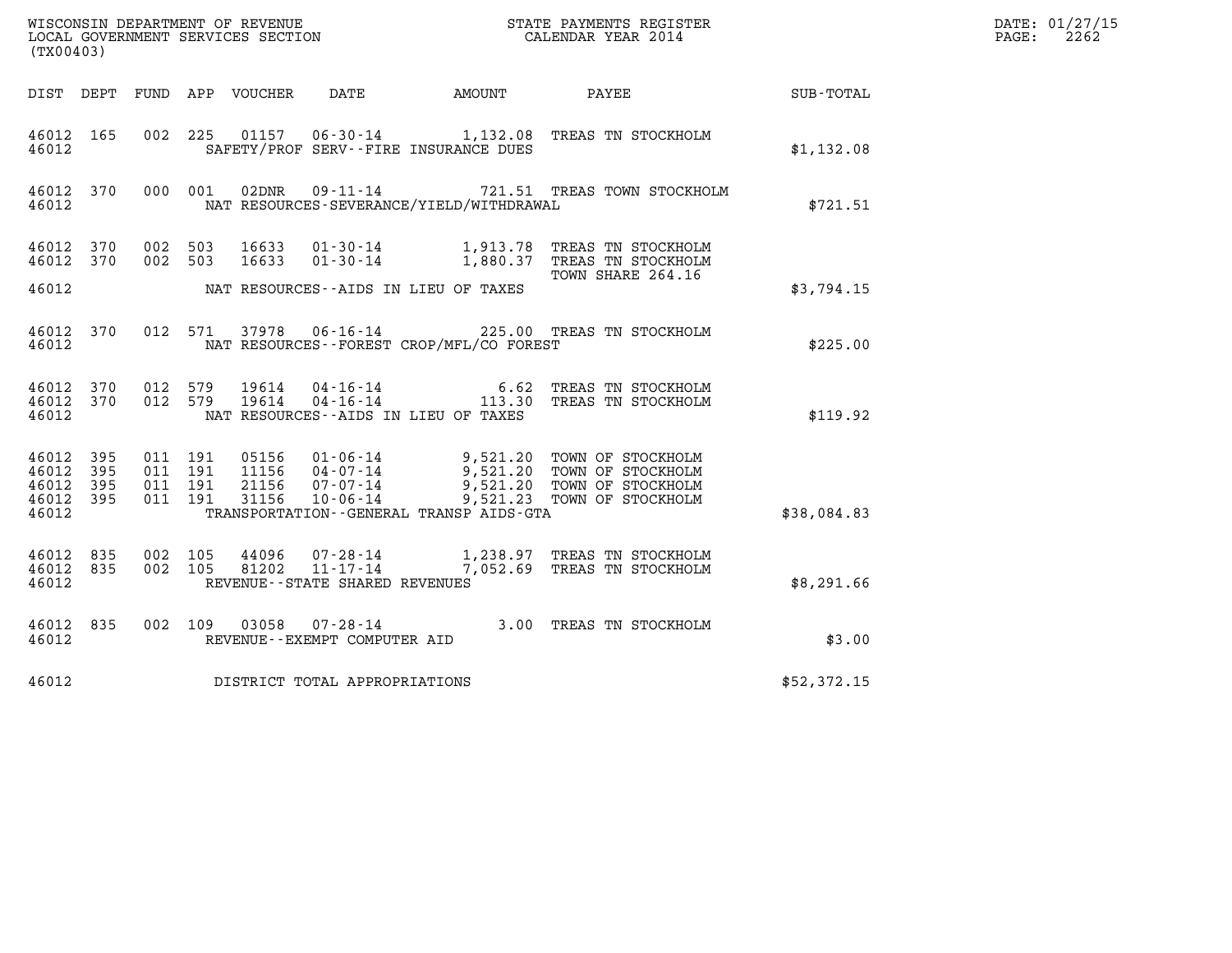| WISCONSIN DEPARTMENT OF REVENUE<br>LOCAL GOVERNMENT SERVICES SECTION | STATE PAYMENTS REGISTER<br>CALENDAR YEAR 2014 | DATE: 01/27/15<br>2263<br>PAGE: |
|----------------------------------------------------------------------|-----------------------------------------------|---------------------------------|

| (TX00403)               |                   |                   |                   |                         |                                                                       |                                                           |                                                                         |                  |  |
|-------------------------|-------------------|-------------------|-------------------|-------------------------|-----------------------------------------------------------------------|-----------------------------------------------------------|-------------------------------------------------------------------------|------------------|--|
| DIST                    | DEPT              | FUND APP          |                   | VOUCHER                 | DATE                                                                  | AMOUNT                                                    | PAYEE                                                                   | <b>SUB-TOTAL</b> |  |
| 46014<br>46014          | 165               | 002               | 225               | 01158                   | $06 - 30 - 14$                                                        | 2,102.44<br>SAFETY/PROF SERV--FIRE INSURANCE DUES         | TREAS TN WATERVILLE                                                     | \$2,102.44       |  |
| 46014<br>46014<br>46014 | 370<br>370        | 000<br>000        | 001<br>001        | 02DNR<br>03DNR          | 09-11-14<br>$11 - 04 - 14$                                            | 2,840.88<br>NAT RESOURCES-SEVERANCE/YIELD/WITHDRAWAL      | TREAS TOWN WATERVILLE<br>79.84 TREAS TOWN WATERVILLE                    | \$2,920.72       |  |
| 46014<br>46014          | 370<br>370        | 002<br>002        | 503<br>503        | 17046<br>17046          | $02 - 14 - 14$<br>$02 - 14 - 14$                                      | 4,050.37<br>13,609.82                                     | TREAS TN WATERVILLE<br>TREAS TN WATERVILLE<br><b>TOWN SHARE 1938.53</b> |                  |  |
| 46014                   |                   |                   |                   |                         |                                                                       | NAT RESOURCES--AIDS IN LIEU OF TAXES                      |                                                                         | \$17,660.19      |  |
| 46014<br>46014          | 370               | 012               | 571               | 37979                   | $06 - 16 - 14$                                                        | 507.20<br>NAT RESOURCES - - FOREST CROP/MFL/CO FOREST     | TREAS TN WATERVILLE                                                     | \$507.20         |  |
| 46014<br>46014          | 370               | 012               | 579               | 19615                   | $04 - 16 - 14$                                                        | 378.61<br>NAT RESOURCES -- AIDS IN LIEU OF TAXES          | TREAS TN WATERVILLE                                                     | \$378.61         |  |
| 46014<br>46014<br>46014 | 395<br>395<br>395 | 011<br>011<br>011 | 191<br>191<br>191 | 05157<br>11157<br>21157 | $01 - 06 - 14$<br>$04 - 07 - 14$<br>07-07-14                          | 19,269.99<br>19,269.99<br>19,269.99                       | TOWN OF WATERVILLE<br>TOWN OF WATERVILLE<br>TOWN OF WATERVILLE          |                  |  |
| 46014<br>46014          | 395               | 011               | 191               | 31157                   | $10 - 06 - 14$                                                        | 19,270.00<br>TRANSPORTATION - - GENERAL TRANSP AIDS - GTA | TOWN OF WATERVILLE                                                      | \$77,079.97      |  |
| 46014<br>46014<br>46014 | 835<br>835        | 002<br>002        | 105<br>105        | 44097<br>81203          | $07 - 28 - 14$<br>$11 - 17 - 14$<br>REVENUE - - STATE SHARED REVENUES | 80,657.52                                                 | 14,287.64 TREAS TN WATERVILLE<br>TREAS TN WATERVILLE                    | \$94, 945.16     |  |
| 46014<br>46014          | 835               | 002               | 109               | 03059                   | $07 - 28 - 14$<br>REVENUE--EXEMPT COMPUTER AID                        | 4.00                                                      | TREAS TN WATERVILLE                                                     | \$4.00           |  |
| 46014                   |                   |                   |                   |                         | DISTRICT TOTAL APPROPRIATIONS                                         |                                                           |                                                                         | \$195,598.29     |  |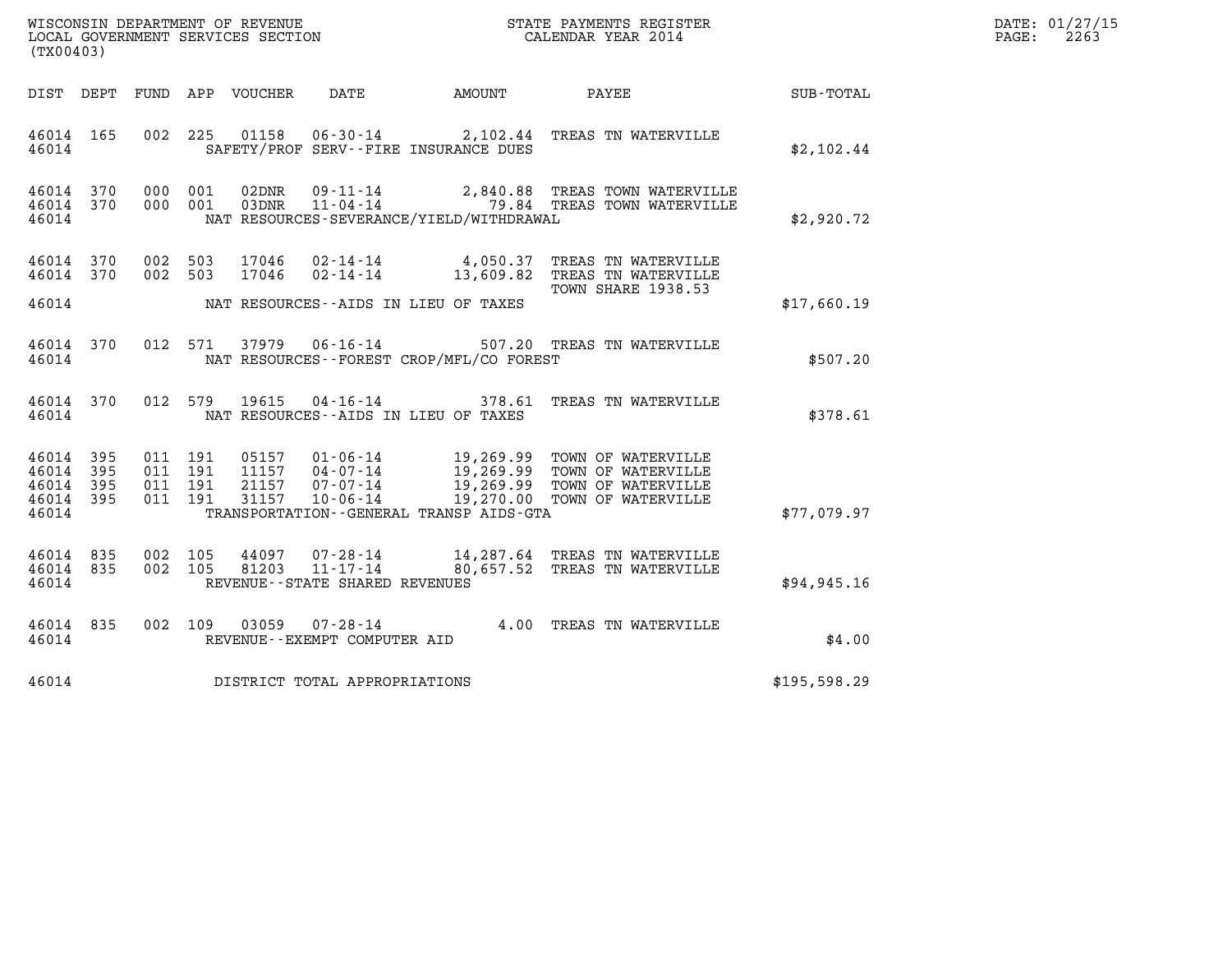| (TX00403)                       |                                                           |                    |         |                |                                                     |                                              |                                                                                                                                                                                      |                                                     | DATE: 01/27/15<br>PAGE:<br>2264 |
|---------------------------------|-----------------------------------------------------------|--------------------|---------|----------------|-----------------------------------------------------|----------------------------------------------|--------------------------------------------------------------------------------------------------------------------------------------------------------------------------------------|-----------------------------------------------------|---------------------------------|
|                                 |                                                           |                    |         |                |                                                     | DIST DEPT FUND APP VOUCHER DATE AMOUNT       | PAYEE                                                                                                                                                                                | $\begin{array}{lcl} \text{SUB - TOTAL} \end{array}$ |                                 |
| 46016                           | 46016 165                                                 |                    |         |                |                                                     | SAFETY/PROF SERV--FIRE INSURANCE DUES        | 002 225 01159 06-30-14 1,509.44 TREAS TN WAUBEEK                                                                                                                                     | \$1,509.44                                          |                                 |
| 46016                           | 46016 370                                                 |                    | 000 001 |                |                                                     | NAT RESOURCES-SEVERANCE/YIELD/WITHDRAWAL     | 01DNR  06-19-14  5,171.09 TREAS TOWN WAUBEEK                                                                                                                                         | \$5,171.09                                          |                                 |
| 46016 370<br>46016 370          |                                                           | 002 503<br>002 503 |         | 17047<br>17047 |                                                     |                                              | 02-14-14 41.46 TREAS TN WAUBEEK<br>02-14-14 02,598.09 TREAS TN WAUBEEK                                                                                                               |                                                     |                                 |
| 46016                           | TOWN SHARE 153.04<br>NAT RESOURCES--AIDS IN LIEU OF TAXES |                    |         |                |                                                     |                                              |                                                                                                                                                                                      | \$2,639.55                                          |                                 |
| 46016                           | 46016 370                                                 |                    |         |                |                                                     | NAT RESOURCES - - FOREST CROP/MFL/CO FOREST  | 012 571 37980 06-16-14 228.55 TREAS TN WAUBEEK                                                                                                                                       | \$228.55                                            |                                 |
| 46016                           | 46016 370                                                 |                    |         | 012 579 19616  |                                                     | NAT RESOURCES--AIDS IN LIEU OF TAXES         | 04-16-14 370.10 TREAS TN WAUBEEK                                                                                                                                                     | \$370.10                                            |                                 |
| 46016 395<br>46016 395          |                                                           | 011 191<br>011 191 |         |                |                                                     |                                              |                                                                                                                                                                                      |                                                     |                                 |
| 46016<br>46016 395              | 395                                                       | 011 191<br>011 191 |         |                |                                                     |                                              | 05158  01-06-14  4,980.24  TOWN OF WAUBEEK<br>11158  04-07-14  4,980.24  TOWN OF WAUBEEK<br>21158  07-07-14  4,980.24  TOWN OF WAUBEEK<br>31158  10-06-14  4,980.25  TOWN OF WAUBEEK |                                                     |                                 |
| 46016                           |                                                           |                    |         |                |                                                     | TRANSPORTATION - - GENERAL TRANSP AIDS - GTA |                                                                                                                                                                                      | \$19,920.97                                         |                                 |
| 46016 835<br>46016 835<br>46016 |                                                           | 002 105<br>002 105 |         | 44098<br>81204 | $11 - 17 - 14$<br>REVENUE - - STATE SHARED REVENUES |                                              | 07-28-14 761.57 TREAS TN WAUBEEK<br>4,315.75 TREAS TN WAUBEEK                                                                                                                        | \$5,077.32                                          |                                 |
| 46016 835<br>46016              |                                                           |                    |         |                | REVENUE--EXEMPT COMPUTER AID                        |                                              | 002 109 03060 07-28-14 71.00 TREAS TN WAUBEEK                                                                                                                                        | \$71.00                                             |                                 |
| 46016                           |                                                           |                    |         |                | DISTRICT TOTAL APPROPRIATIONS                       |                                              |                                                                                                                                                                                      | \$34,988.02                                         |                                 |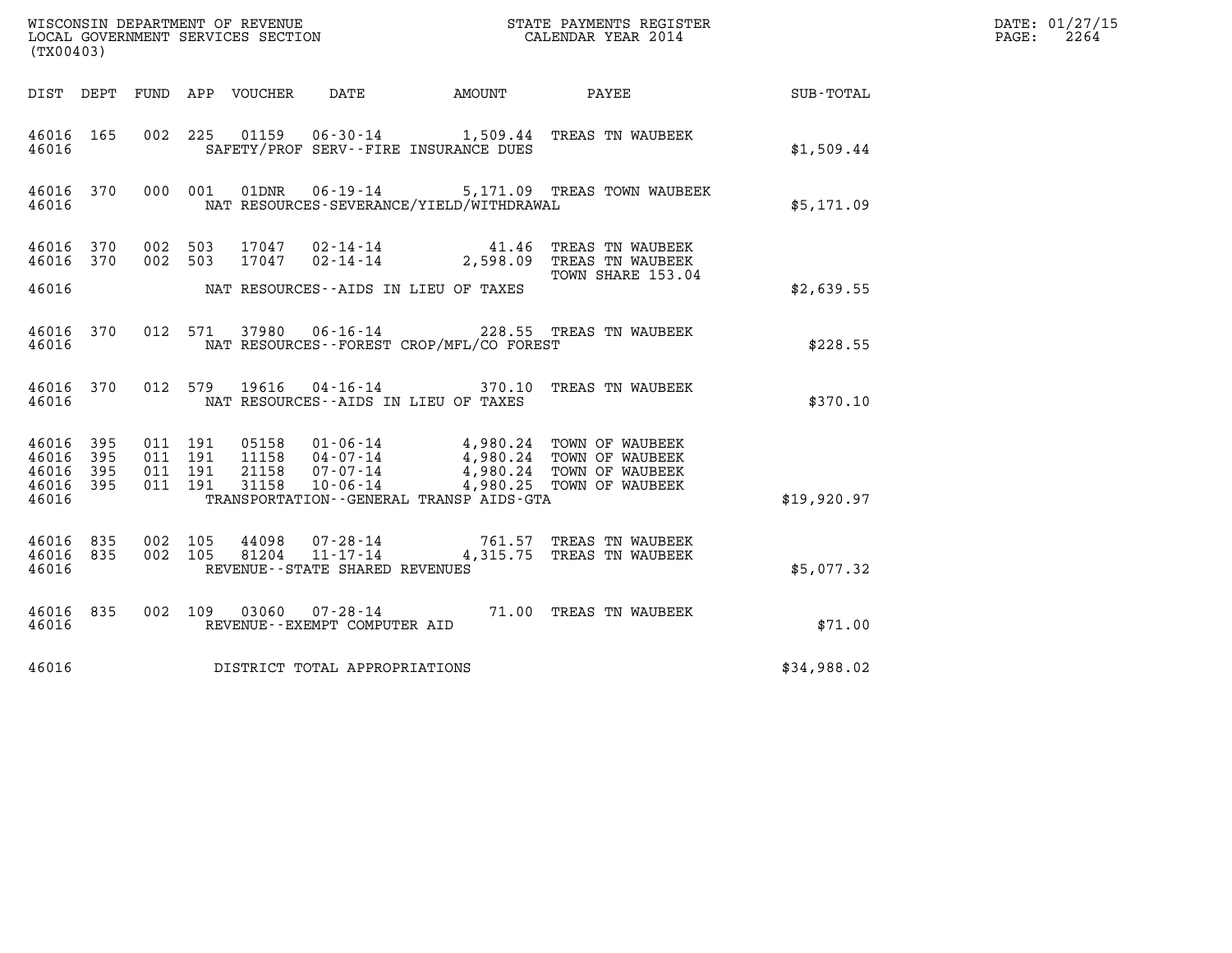| WISCONSIN DEPARTMENT OF REVENUE<br>LOCAL GOVERNMENT SERVICES SECTION<br>CALENDAR YEAR 2014<br>(TX00403) |  |       |  |  |                                          |                                               |                                                                                                                                                                                                                                                                                                                                                 |                                                        | DATE: 01/27/15<br>PAGE: 2265 |
|---------------------------------------------------------------------------------------------------------|--|-------|--|--|------------------------------------------|-----------------------------------------------|-------------------------------------------------------------------------------------------------------------------------------------------------------------------------------------------------------------------------------------------------------------------------------------------------------------------------------------------------|--------------------------------------------------------|------------------------------|
|                                                                                                         |  |       |  |  |                                          |                                               |                                                                                                                                                                                                                                                                                                                                                 | DIST DEPT FUND APP VOUCHER DATE AMOUNT PAYEE SUB-TOTAL |                              |
| 46171 165                                                                                               |  |       |  |  |                                          | 46171 SAFETY/PROF SERV--FIRE INSURANCE DUES   | 002 225 01160 06-30-14 2,767.31 TREAS VIL PEPIN                                                                                                                                                                                                                                                                                                 | \$2,767.31                                             |                              |
|                                                                                                         |  | 46171 |  |  |                                          | TRANSPORTATION - - HIGHWAY SAFETY - FEDERAL   | 46171 395 011 185 09954 04-21-14 4,000.00 TREAS VIL PEPIN                                                                                                                                                                                                                                                                                       | \$4,000.00                                             |                              |
| 46171                                                                                                   |  |       |  |  |                                          | TRANSPORTATION--GENERAL TRANSP AIDS-GTA       |                                                                                                                                                                                                                                                                                                                                                 | \$23,118.21                                            |                              |
|                                                                                                         |  |       |  |  |                                          | 46171 HS--AMBULANCE FUNDING ASSISTANCE GRANTS | 46171 435 005 162 01HSD 09-08-14 4,163.23 TREAS VILL PEPIN                                                                                                                                                                                                                                                                                      | \$4,163,23                                             |                              |
|                                                                                                         |  |       |  |  |                                          | 46171 HS--PREPAID MEDICAL TRANSPORT REIMBURSE | 46171 435 005 163 01LGS 11-17-14 2,300.00 PEPIN EMERGENCY AMBULANCE                                                                                                                                                                                                                                                                             | \$2,300.00                                             |                              |
|                                                                                                         |  |       |  |  | 46171 JUSTICE - LAW ENFORCEMENT TRAINING |                                               | 46171 455 002 231 01658 02-24-14 320.00 TREAS VIL PEPIN                                                                                                                                                                                                                                                                                         | \$320.00                                               |                              |
| 46171                                                                                                   |  |       |  |  | REVENUE--STATE SHARED REVENUES           |                                               | 46171 835 002 105 44099 07-28-14 18,759.86 TREAS VIL PEPIN<br>46171 835 002 105 81205 11-17-14 104,005.88 TREAS VIL PEPIN                                                                                                                                                                                                                       | \$122,765.74                                           |                              |
| 46171                                                                                                   |  |       |  |  | REVENUE--EXEMPT COMPUTER AID             |                                               | $\begin{array}{cccc} 4\,6\,171 & 83\,5 & 002 & 109 & 030\,61 & 07\, \texttt{-}28\, \texttt{-}14 & & & & & 78\, \texttt{-}00 & \texttt{TREAS}\ \texttt{VIL}\ \texttt{PEPIN} \\ 4\,6\,171 & 83\,5 & 002 & 109 & 052\,44 & 07\, \texttt{-}28\, \texttt{-}14 & & & & 388\, \texttt{-}00 & \texttt{TREAS}\ \texttt{VIL}\ \texttt{PEPIN} \end{array}$ | \$466.00                                               |                              |
| 46171                                                                                                   |  |       |  |  | REVENUE--LOTTERY CREDIT -                |                                               | 46171 835 021 363 36261 03-24-14 1,122.14 TREAS VIL PEPIN                                                                                                                                                                                                                                                                                       | \$1,122.14                                             |                              |
| 46171                                                                                                   |  |       |  |  | DISTRICT TOTAL APPROPRIATIONS            |                                               |                                                                                                                                                                                                                                                                                                                                                 | \$161,022.63                                           |                              |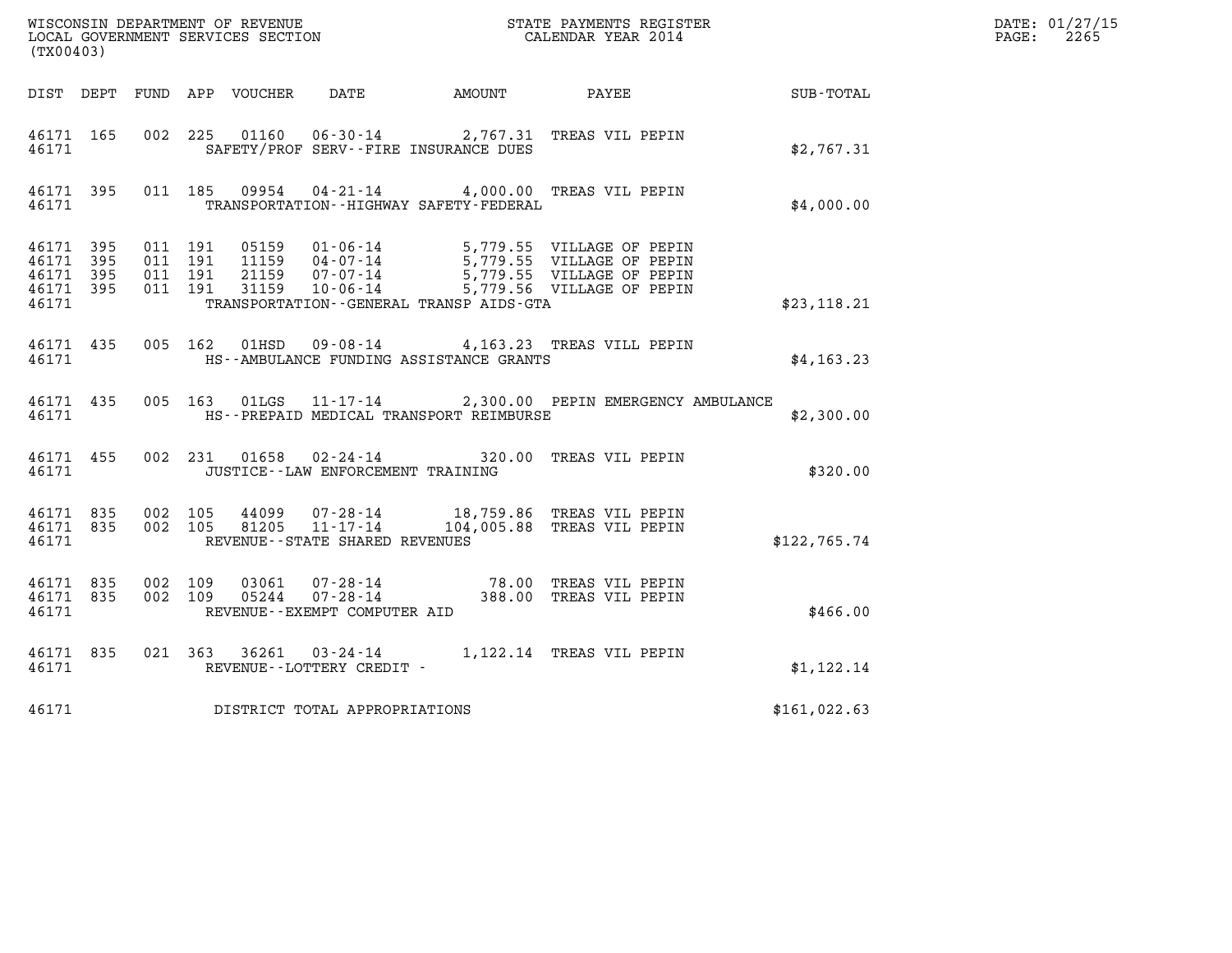| WISCONSIN DEPARTMENT OF REVENUE<br>LOCAL GOVERNMENT SERVICES SECTION<br>(TX00403)                                                                                                                                     |               | STATE PAYMENTS REGISTER<br>CALENDAR YEAR 2014                                                                                                       |              | DATE: 01/27/15<br>$\mathtt{PAGE:}$<br>2266 |
|-----------------------------------------------------------------------------------------------------------------------------------------------------------------------------------------------------------------------|---------------|-----------------------------------------------------------------------------------------------------------------------------------------------------|--------------|--------------------------------------------|
| DIST DEPT FUND APP VOUCHER DATE                                                                                                                                                                                       | <b>AMOUNT</b> | PAYEE                                                                                                                                               | SUB-TOTAL    |                                            |
| 002 225 01161 06-30-14 593.00 TREAS VIL STOCKHOLM<br>46181 165<br>SAFETY/PROF SERV--FIRE INSURANCE DUES<br>46181                                                                                                      |               |                                                                                                                                                     | \$593.00     |                                            |
| 012 579 19617 04-16-14 56.02 TREAS VIL STOCKHOLM<br>46181 370<br>46181<br>NAT RESOURCES--AIDS IN LIEU OF TAXES                                                                                                        |               |                                                                                                                                                     | \$56.02      |                                            |
| 46181<br>395<br>011 191<br>05160<br>011<br>46181<br>395<br>191<br>11160<br>011<br>21160<br>46181<br>395<br>191<br>$10 - 06 - 14$<br>011 191<br>31160<br>46181 395<br>46181<br>TRANSPORTATION--GENERAL TRANSP AIDS-GTA |               | 01-06-14 989.69 VILLAGE OF STOCKHOLM<br>04-07-14 989.69 VILLAGE OF STOCKHOLM<br>07-07-14 989.69 VILLAGE OF STOCKHOLM<br>989.72 VILLAGE OF STOCKHOLM | \$3,958.79   |                                            |
| 44100  07-28-14  2,341.44 TREAS VIL STOCKHOLM<br>46181 835<br>002 105<br>002 105 81206 11-17-14 13,268.19 TREAS VIL STOCKHOLM<br>46181 835<br>46181<br>REVENUE--STATE SHARED REVENUES                                 |               |                                                                                                                                                     | \$15,609.63  |                                            |
| 002 109 03062<br>46181 835<br>46181<br>REVENUE--EXEMPT COMPUTER AID                                                                                                                                                   |               |                                                                                                                                                     | \$2.00       |                                            |
| 46181<br>DISTRICT TOTAL APPROPRIATIONS                                                                                                                                                                                |               |                                                                                                                                                     | \$20, 219.44 |                                            |